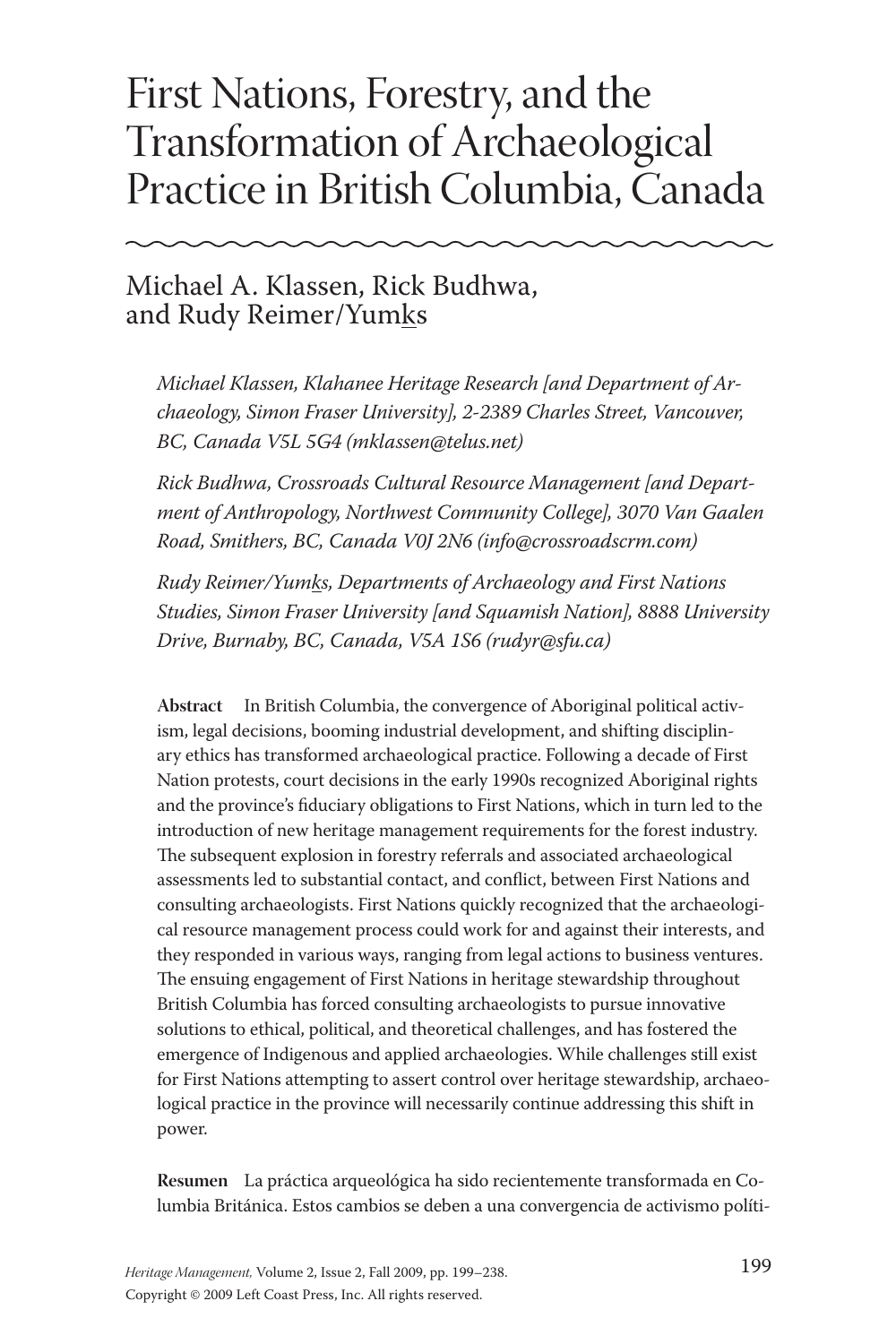co indígena, a decisiones jurídicas, a un desarrollo industrial en auge y a una ética de la disciplina igualmente cambiante. A principios de los años 90 y después de una década de protestas por parte de las Primeras Naciones, algunas decisiones legales reconocieron los derechos de los indígenas y las obligaciones fiduciarias de la provincia con las Primeras Naciones, lo que a su vez llevó a la introducción de nuevas directrices de manejo de la industria forestal. En consecuencia, la cantidad de permisos forestales y evaluaciones arqueológicas hicieron aumentar el contacto, y el conflicto, entre miembros de las Primeras Naciones y los consultores en arqueología. Las Primeras Naciones rápidamente reconocieron que la administración de los recursos arqueológicos les traían beneficios y desventajas y contestaron a esta situación de manera diversa: desde toma de acciones legales hasta oportunidades de negocios. A esto le siguió una participación de las Primeras Naciones en cuanto a la toma de control de su herencia a través de la Columbia Británica lo que obligó a los arqueólogos a conseguir soluciones éticas, políticas, retos teóricos innovadores y fomentó la aparición de arqueologías Indígenas y aplicadas. Mientras los desafíos para tomar control sobre su gestión patrimonial aún existan, la práctica arqueológica en la provincia necesariamente continuará abordando este cambio de poder.

Over the last fifteen years, the practice of archaeology in British Columbia has been marked by two major developments. The first is the explosion in forestry-related archaeological assessments, which now overshadow all other forms of archaeology in the province. The second is the large-scale participation of First Nations in archaeological management in British Columbia, resulting in the emergence of community-based archaeologies.Together, these developments have significantly influenced the practice of archaeology in the province. The consequent interaction between First Nations and archaeologists throughout British Columbia has highlighted fundamental differences between Aboriginal perspectives and legislated policy as it pertains to "cultural resource management" (CRM) and heritage stewardship.

This article explores the recent Aboriginal engagement with archaeology and CRM in British Columbia, and considers its relationship to disciplinary shifts in archaeological theory and practice. We begin with a brief historical overview and then examine in detail the changing relationship of First Nations to archaeology in British Columbia since the early 1990s, primarily in the context of CRM within the forest industry. In the final sections of the paper, we describe how the evolving relationship between First Nations and consulting archaeologists in the province has led to various innovative approaches to heritage stewardship. We put the British Columbian experience in a global disciplinary context of recent trends impacting and transforming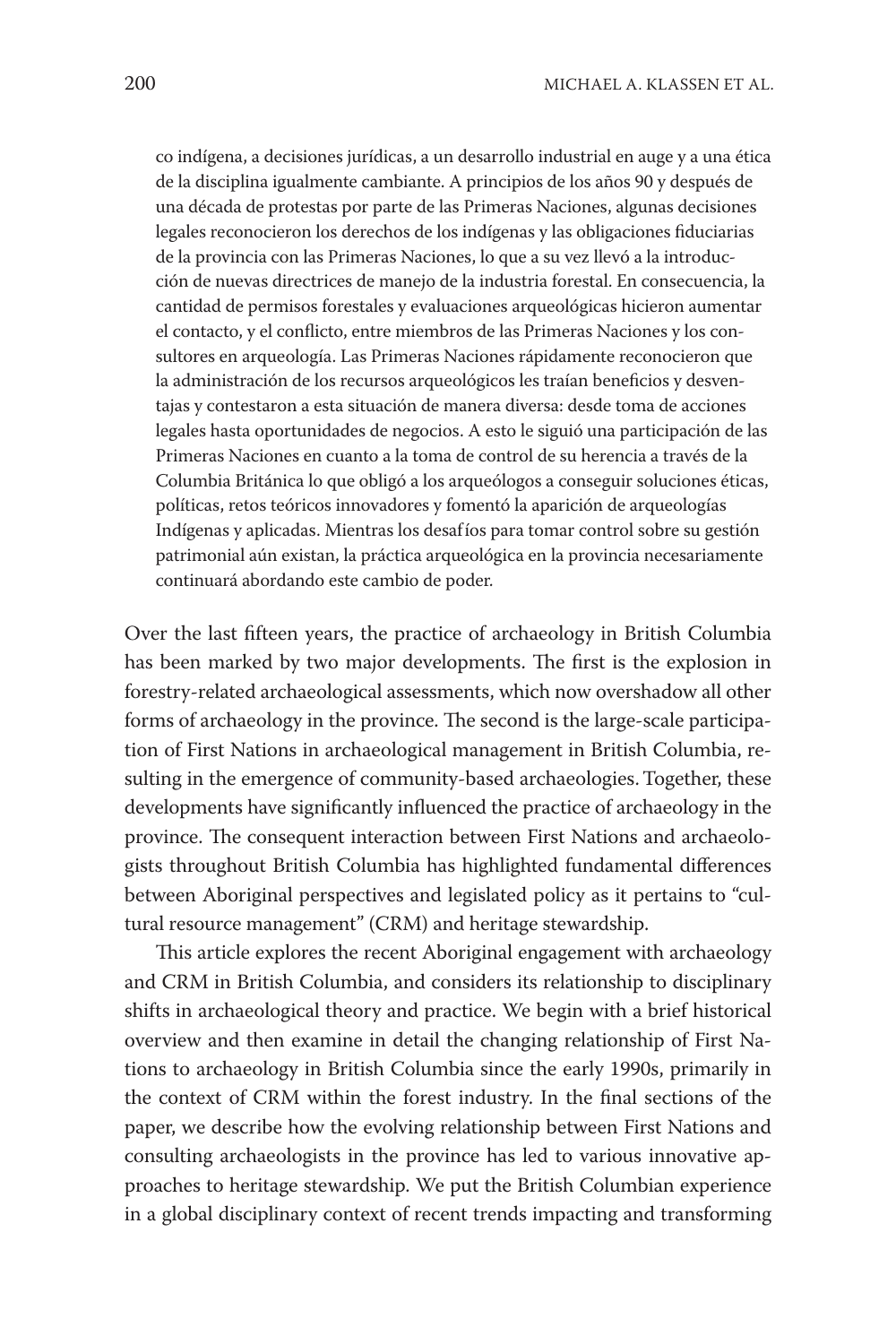the practice of archaeology around the world. Last, we describe how the continuing involvement of First Nations with archaeology, along with increasing awareness and shifting ethics among archaeologists, provides an exceptional opportunity for fostering Indigenous and applied archaeologies more responsive to Aboriginal communities in British Columbia.

# **History, Politics, and Heritage Legislation**

Culturally and linguistically, the area occupied by present-day British Columbia represents one of the most diverse Aboriginal regions in North America. Historically, more than thirty distinct Aboriginal languages (grouped into five language families along with two isolates) were spoken in the province (Figure 1), with the speakers of each language organized into a roughly corresponding number of distinct nations. During the colonial and early federal period (1858 to 1927), Aboriginal peoples in British Columbia were forcibly organized into approximately 200 "bands," with each community allotted one or more small reserves. Although each band is governed independently under the federal Indian Act,<sup>1</sup> the majority of these communities have politically allied themselves in recent decades into "tribal councils" or First Nations that approximate precolonial language groups.

Within Canada, Aboriginal affairs and the administration of Aboriginal rights is a federal responsibility, while lands and resources are a provincial responsibility. Unlike the situation in the rest of Canada, the vast majority of First Nations in British Columbia have never signed treaties with the federal government. A few colonial-era "Douglas treaties" were signed on Vancouver Island in the 1850s, while the northeastern portion of the province falls under Treaty No. 8, signed in 1899 (Tennant 1990). From 1927 until 1951, the Indian Act prevented Aboriginal communities from pursuing land claims or treaty negotiations (Tennant 1990). Soon after, the Nisga'a began their decades-long battle for a treaty, and in 1998 the Nisga'a Final Agreement became the first modern day treaty in the province. A formal post-colonial treaty process was not established for the province until 1992, and as of July 2009 only the Tsawwassen and Maanulth First Nations have ratified treaties under this process (Figure 2).

The lack of treaties in British Columbia and the growing political organization of Aboriginal communities led to issues of Aboriginal title and rights challenged repeatedly in the courts since the 1970s (Tennant 1990). In this context, jurisdiction over heritage stewardship has become part of the great-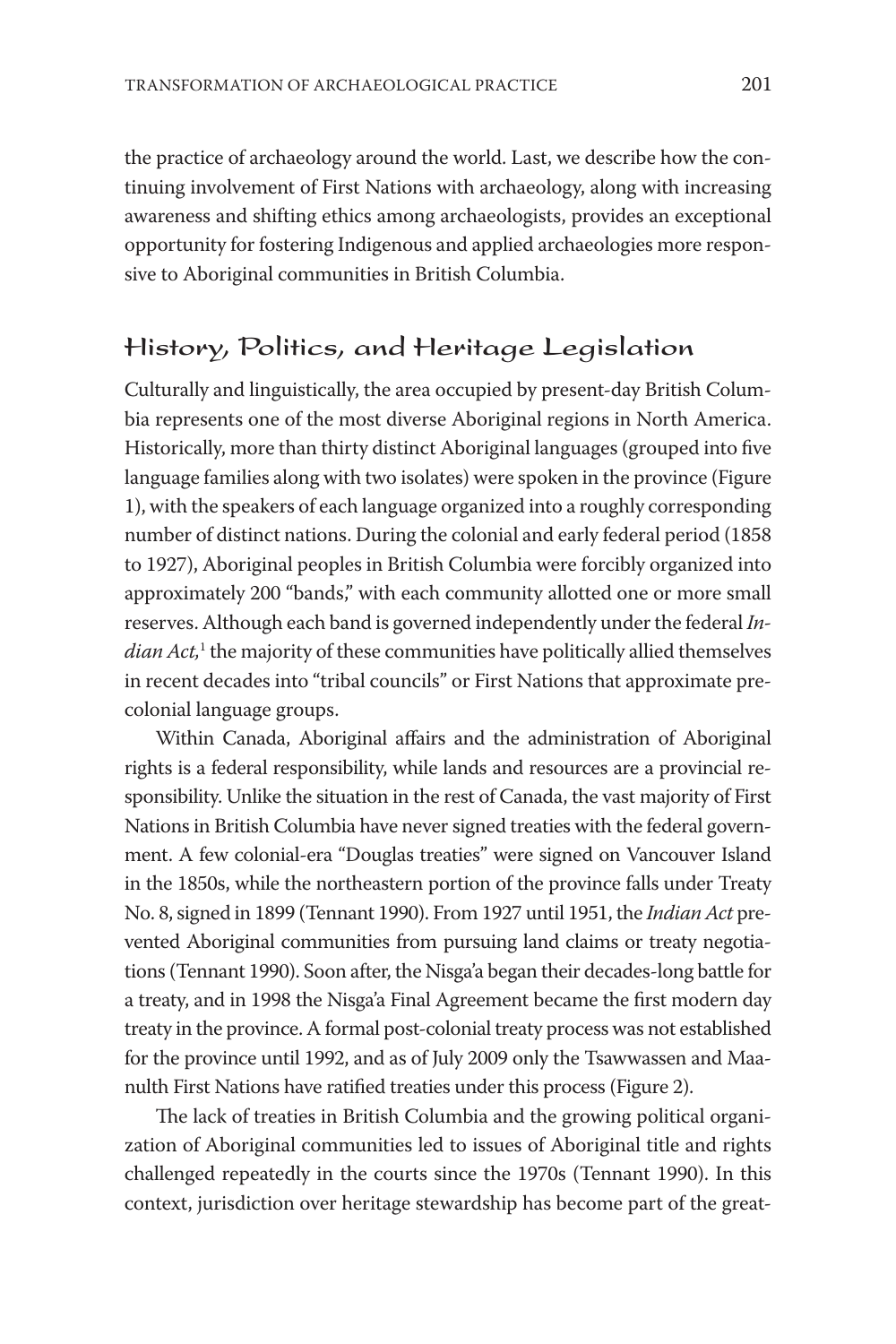

Figure 1. Generalized locations of First Nations in British Columbia based on language areas. Where possible, names used are those preferred by each First Nation. Adapted from: "First Nations of British Columbia" (UBC Museum of Anthropology, 1994, www. moa.ubc.ca/pdf/First\_Nations\_map.pdf, accessed July 27, 2009); "First Peoples' Language Map of British Columbia" (http://maps.fphlcc.ca/, accessed July 15, 2009); "Sovereign Indigenous Nations Territorial Boundaries" (Union of BC Indian Chiefs, 1993, http://www.cfdcofcifn. com/S\_I\_NT\_B%20MAP%20revised%20copy.jpg, accessed July 27, 2009). Base map courtesy of Natural Resources Canada.

er ongoing battle over Aboriginal title and rights in the province (Bell 2001; Klimko and Wright 2000; Ross 2005; Yellowhorn 1996). The consequent lack of legal certainty over resources and title, and ongoing and land claims and litigation, profoundly affects archaeological practice in British Columbia and the relationships of First Nations to archaeologists (Bell 2001; Bell et al. 2008a, 2008b; Klimko and Wright 2000; Ross 2005). Moreover, archaeological heritage and CRM in Canada is primarily governed by provincial legislation, and federal heritage legislation does not exist (Burley 1994; Ferris 2003). These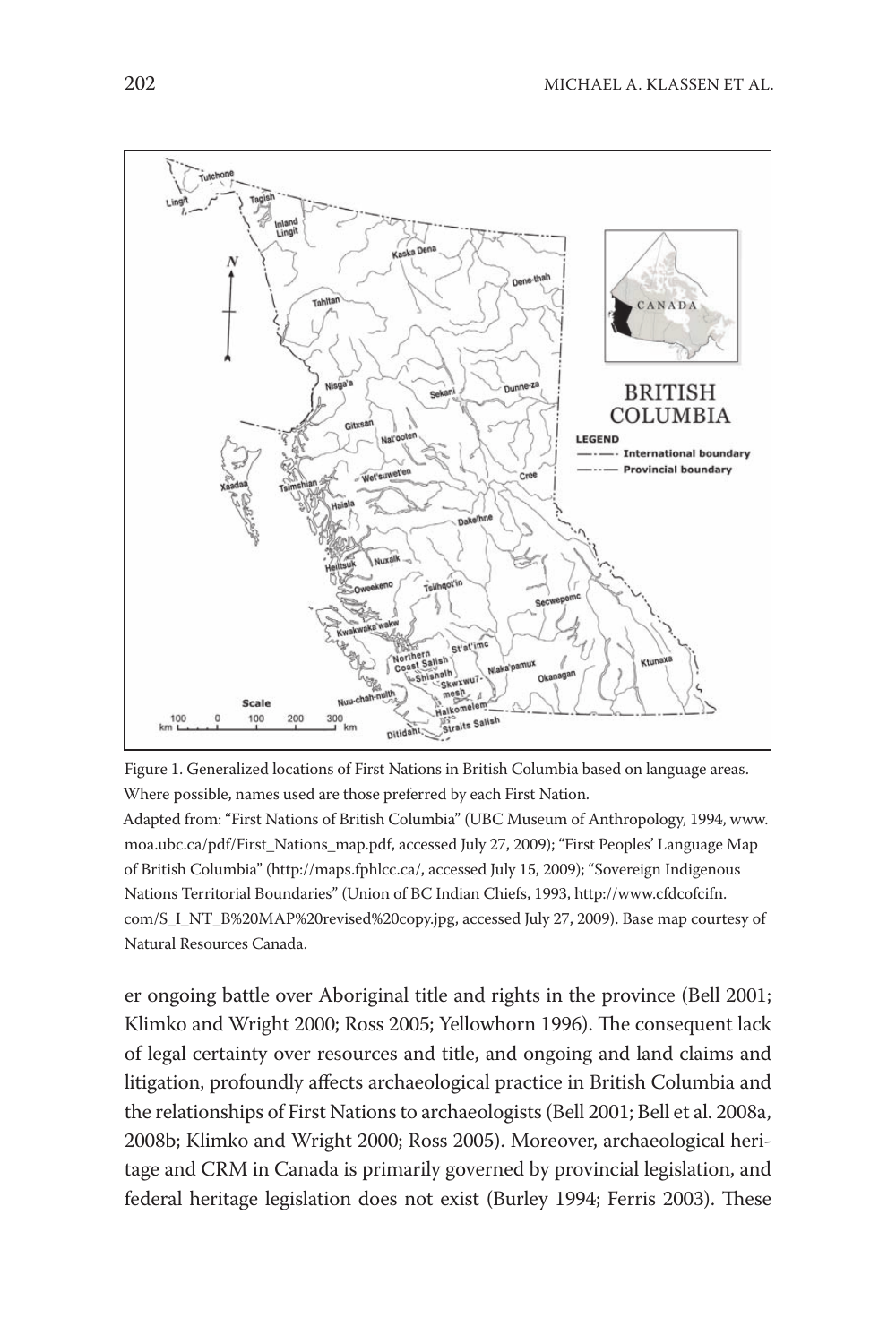

Figure 2. Places and communities mentioned in the text. Base map courtesy of Natural Resources Canada.

conditions have meant that archaeological practice and the engagement of First Nations in heritage stewardship has evolved differently in British Columbia than other jurisdictions in Canada and North America (Apland 1993; Bell 2001; Ferris 2003; Klimko and Wright 2000; Nicholas 2006; Schaepe 2007; Spurling 1986; Watkins 2005). Over the last two decades, the increasing involvement of First Nations in archaeology and the archaeological assessment process in British Columbia can be traced back to a number of political, legal, and disciplinary developments.

# Conflicts with Industry and CRM in the 1980s

Aboriginal communities in British Columbia have had a long, and often antagonistic, history with archaeologists, beginning with the earliest archaeological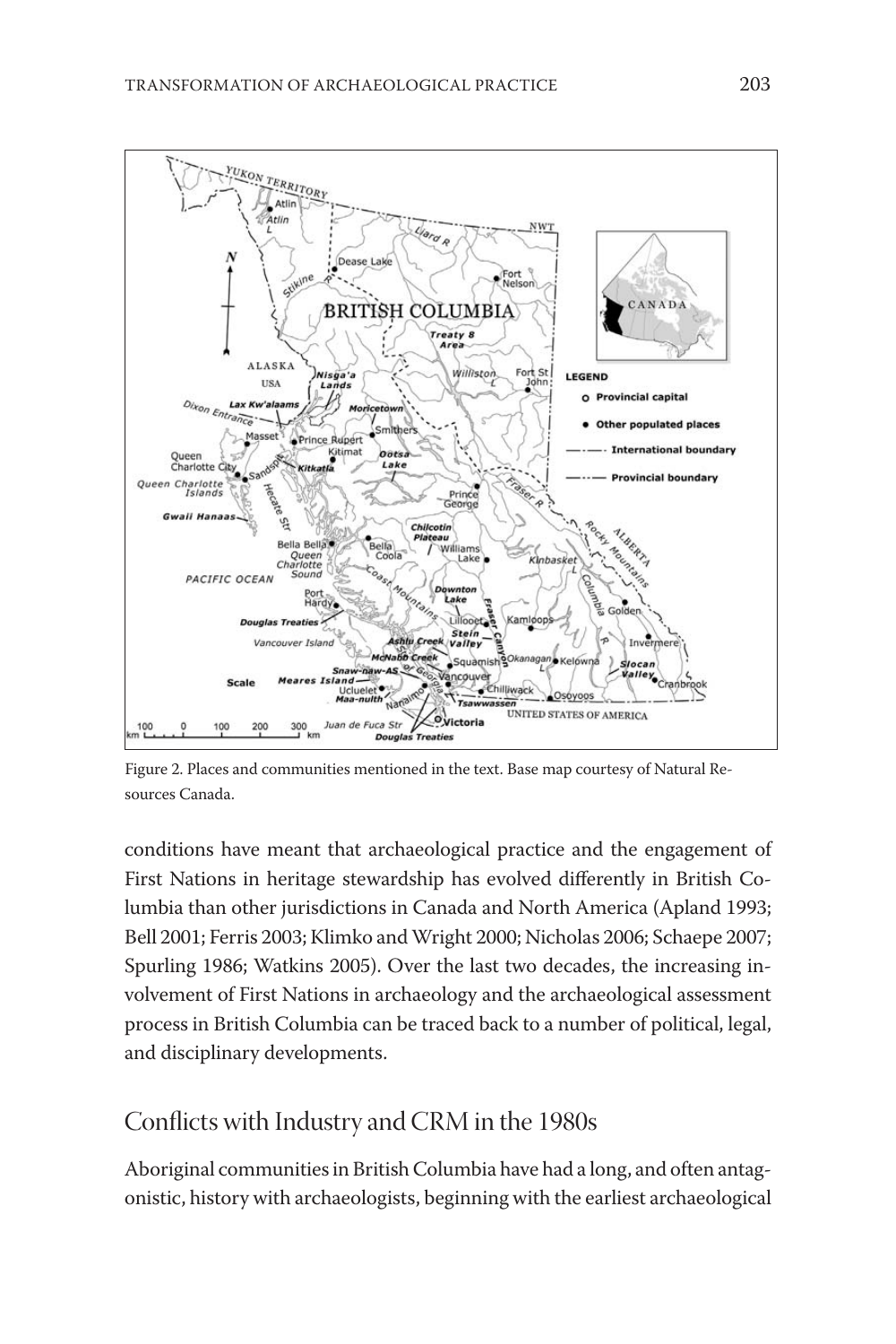research undertaken in the province in the late 1800s and continuing into the CRM era (Apland 1993; Carlson 2005; De Paoli 1999; Mohs 1994; Nicholas 2006; Spurling 1986; Wickwire 1992). Conferring with First Nations and involvement of community members in archaeological research has long been recognized in British Columbia as important (Carlson 1979), but this interaction declined as CRM (and processual) archaeology rose in prominence in the 1970s and 1980s (Apland 1993:17-18). During the early to mid 1980s, several high profile conflicts between First Nations and industry in British Columbia introduced Aboriginal communities to the role CRM played in the resource planning process. The earliest of these occurred on Meares Island and Gwaii Haanas, where culturally modified trees were a component of disputes over logging plans (Apland 1993:16). Around the same time, First Nations disputed the results of the archaeological assessment for the CN Rail "twin tracking" project in the Fraser Canyon and Thompson River Valley (Bernick 1984; Mohs 1994). They also protested logging plans in the Stein valley that threatened the contextual integrity of pictographs and other heritage concerns (Wickwire 1992), and fought for the repatriation and reburial of ancestral remains excavated during road work at Vallican in the Slocan valley (Pryce 1999).

These controversies raised awareness about consulting archaeology and CRM, illustrating how it could be used both for and against the interests of First Nations, and motivating communities to become more active in the "management" of their heritage. Moreover, these disputes influenced subsequent developments in the archaeological assessment process, and thrust the provincial Archaeology Branch (the government agency responsible for implementing provincial heritage legislation and regulations) into debates involving consultation, traditional knowledge, and Aboriginal concerns (Apland 1993:16-18). Most important, archaeologists and bureaucrats recognized that greater Aboriginal involvement in archaeological management was needed (Apland 1993; Burley 1994; Mohs 1994; Spurling 1988).

### First Nations and the Heritage Conservation Act

Various statutes regulating archaeological heritage in British Columbia have been in place since as early as 1865, with the first comprehensive provincial legislation enacted in 1960 (Klassen 2008). In the 1970s, the dramatic increase in CRM activities and the growing disciplinary emphasis on the conservation archaeology ethic contributed to the enactment of new provincial legislation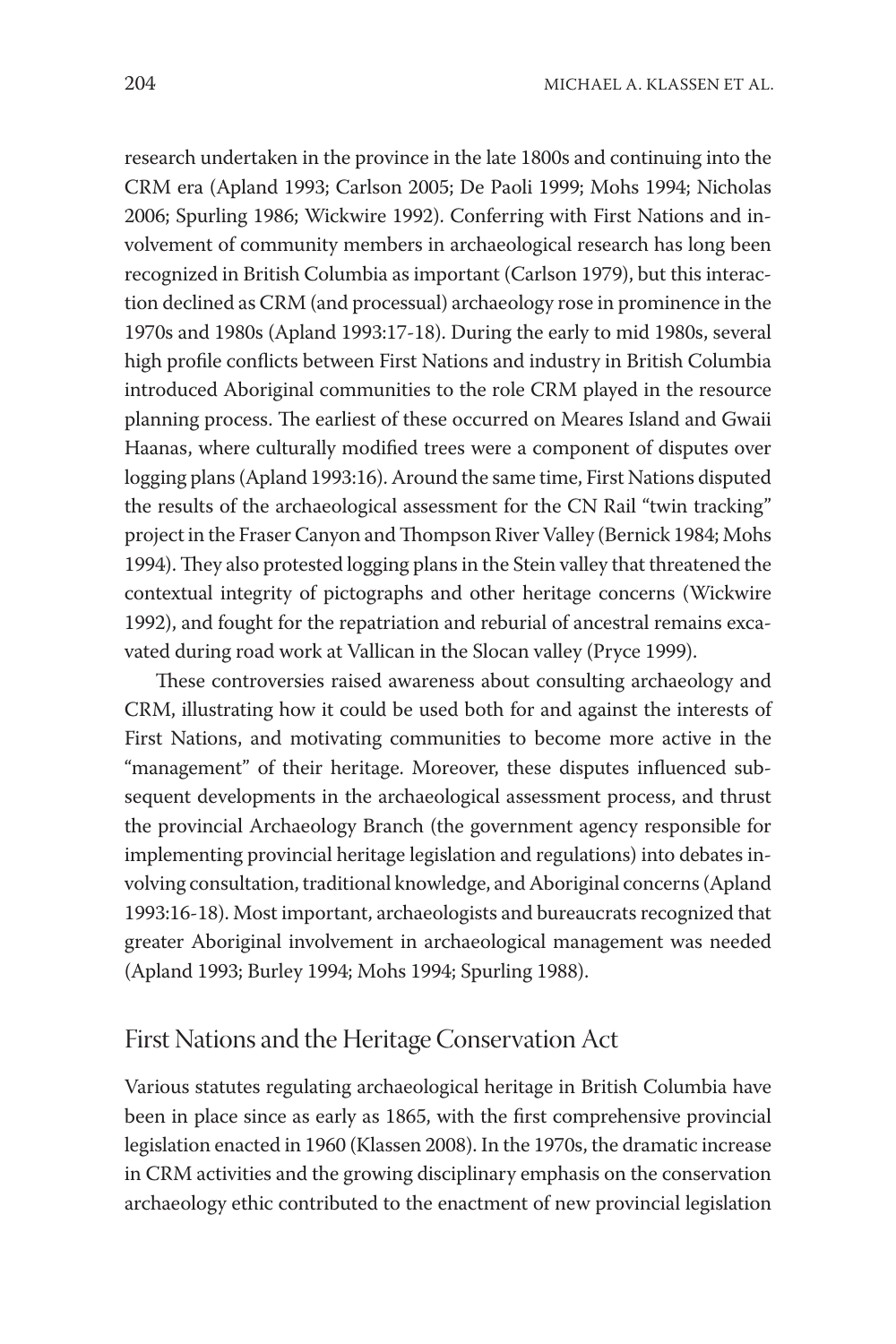and regulations (Apland 1993; Spurling 1986). Although the 1977 Heritage Conservation Act (HCA)<sup>2</sup> reduced the range of archaeological site types "automatically" protected by legislation (Apland 1993), it extended provincial control over archaeological heritage on private land, and established a Heritage Trust to encourage conservation efforts (Spurling 1986). Influenced by developments in the United States, the province adopted a "proponent pays" model for CRM in the early 1980s, and introduced impact assessment guidelines to regulate CRM in 1982 (Apland 1993). However, the role of First Nations in creating and implementing the HCA and its regulations was almost non-existent (De Paoli 1999; Klassen 2008).

When changes to the HCA were proposed in 1987, Aboriginal input on provincial heritage legislation was sought for the first time (Apland 1993; De Paoli 1999; Klassen 2008). Accordingly, First Nations vocally expressed their concern over the limitations of the existing legislation for the protection and stewardship of Aboriginal heritage:

Of more fundamental concern to the Native community is that the existing system is geared more towards protecting sites and objects as archaeological resources—sites and specimens for the scientific study of past cultures—rather than as the cultural legacy of a living people. Increasingly, the Native people in British Columbia are demanding stewardship responsibility for their heritage and culture [B.C. Ministry of Municipal Affairs, Recreation and Culture 1991b:1].

Several draft bills attempted to address a number of the specific issues raised by First Nations (Apland 1993:15-18; B.C. Ministry of Municipal Affairs, Recreation and Culture 1990, 1991a). Even with these suggested changes, First Nations questioned the province's commitment to joint stewardship, and disputed the Crown's assertion of ownership over heritage sites and objects (Mason and Bain 2003).

In the end, most changes demanded by First Nations were not included in the amended *Heritage Conservation Act* of 1994.<sup>3</sup> Although the statutory protection of archaeological sites was expanded and the HCA now prevailed over other legislation, it continued to have major limitations criticized by First Nations and archaeologists alike (Klassen 2008). The HCA is narrow in its interpretation of cultural heritage, as it only addresses physical evidence of past human activity, and only "automatically" protects those archaeological sites pre-dating AD 1846 (with the exception of rock art and burials). This definition excludes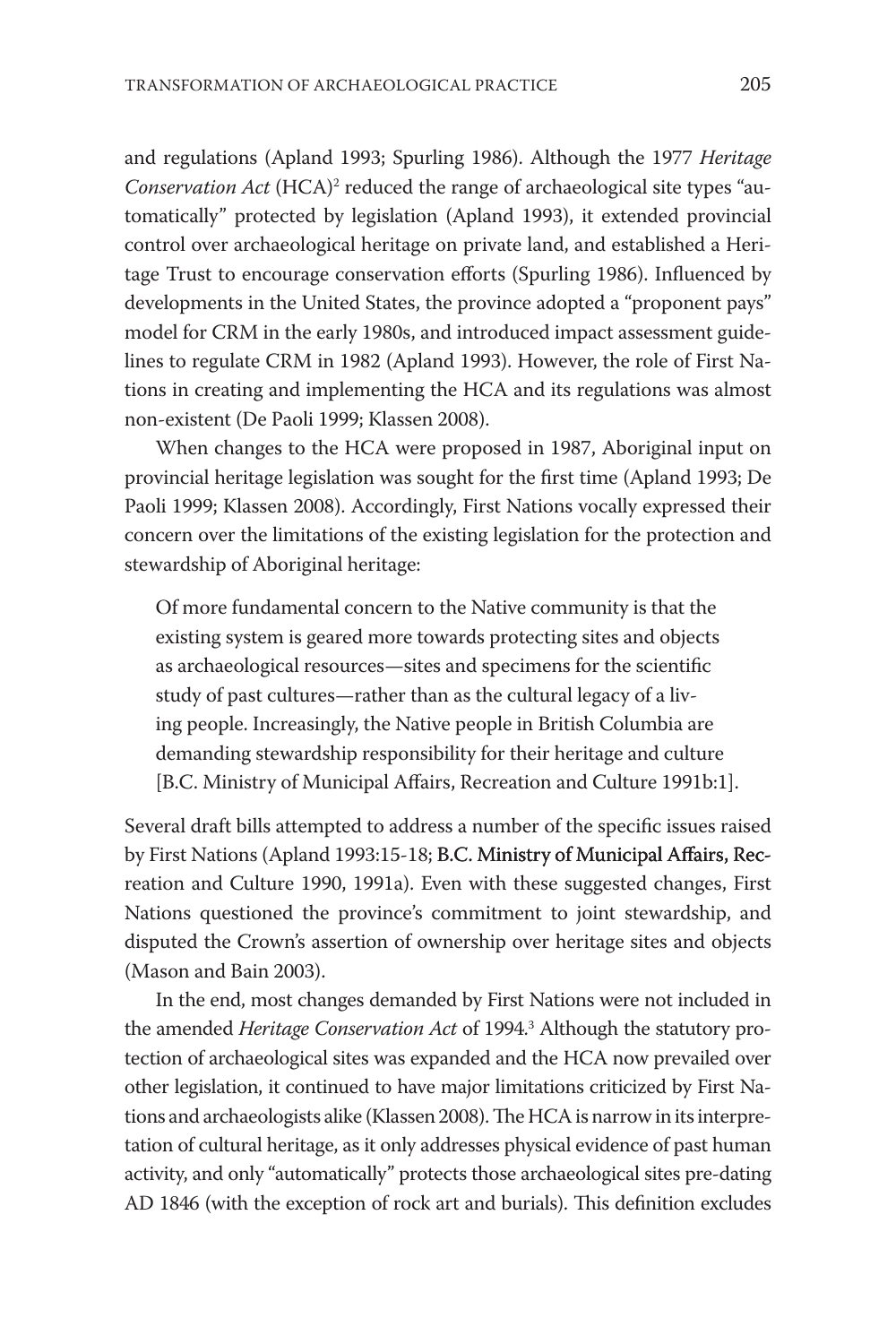Figure 3. The British Columbia Heritage Conservation Act does not "automatically" regulate many forms of tangible and intangible heritage important to First Nations, including this "culturally modified tree" (bark-stripped lodgepole pine) near Ootsa Lake being cored by Gary George of Wet'suwet'en, 2005. Photograph by Rick Budhwa.



"post-contact" places with tangible evidence, often referred to in B.C. as "traditional use sites" (such as trails, culturally modified trees, and "historic" camps or fishing stations) (Figure 3). It also fails to automatically protect a wide array of heritage values and places that are culturally important to First Nations, ranging from sacred sites to landscapes. Moreover, the archaeologically irrelevant cut-off date of 1846, which represents the date of the assertion of British sovereignty, excludes considerable recent heritage significant to First Nations (as well as immigrant communities), ignores the importance of "historical" archaeology, and effectively treats recent First Nation history as discontinuous and inconsequential (Reimer/Yumks 2009). Furthermore, provisions in the HCA for protecting a wider range of heritage have never been implemented (Klassen 2008). Even if the HCA were broader in scope, the Act has been criticized for its ineffectiveness. Only rarely has it been successfully enforced, while the lack of a formal audit process and limited field review makes the protective provisions of the Act insufficient for guaranteeing effective heritage stewardship.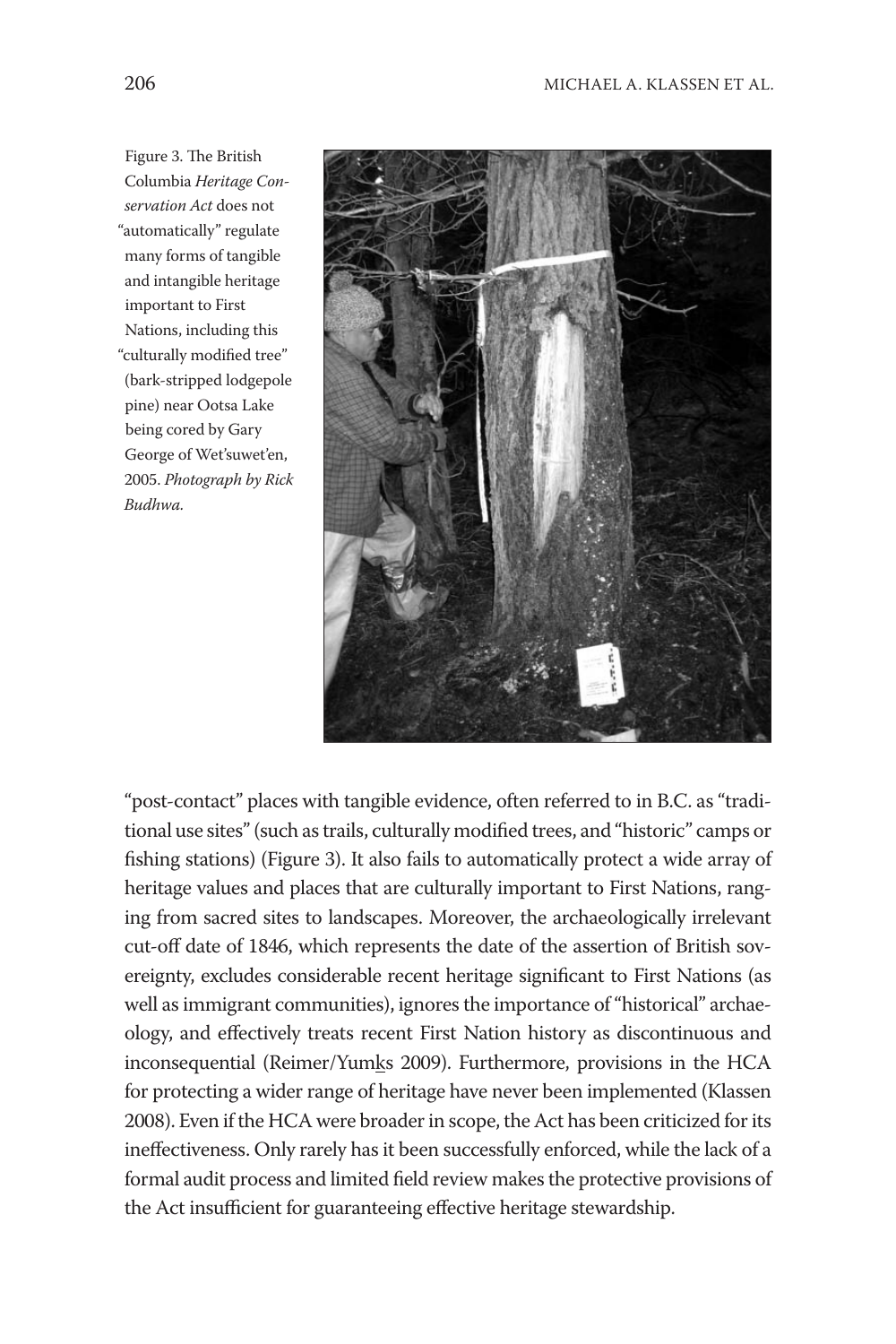Most important, the amended HCA did not include any specific requirements for meaningful consultation with First Nations prior to archaeological research, impact assessments, or implementing management steps. After a court challenge brought against the province in 1995 by the Snaw-naw-AS, the Archaeology Branch instituted a minimal level of Aboriginal consultation (De Paoli 1999:49; Hoffmann 2000; Klimko and Wright 2000), whereby First Nations with an interest in an area were notified prior to issuance of archaeology permits (Archaeology Branch 1996 [rev. 1999]). In some cases, the subsequent permit referrals were the first time that First Nations were informed of a pending archaeological assessment: "prior to the implementation of this operational procedure it was possible for archaeological work to be conducted and management decisions to be made without any contact with the local First Nations" (De Paoli 1999:50). Before this policy change, contact or informal consultation with First Nations by the Archaeology Branch and consulting archaeologists occurred rarely and tended to be minimal in extent (Apland 1993; Markey 2001:115; Nicholas 2006: note 31). However, many Aboriginal communities viewed the notification requirements of the operational procedure as inadequate (De Paoli 1999:46) and the responsibility for consultation was largely assumed by consulting archaeologists.

Under the amended HCA, First Nations continued to have little influence or control over archaeological management, despite provisions for agreements with First Nations (Mason and Bain 2003). Indeed, the intended purpose of the legislation still emphasized "the conservation and protection of archaeological sites which coincidentally ensures a continued resource base for the discipline" (Apland 1993:10-11). In this sense, the HCA continued to be seen by First Nations as serving the interests of the province and archaeologists above those of Aboriginal peoples (Klassen 2008). The amended HCA of 1994 did not in itself substantively alter the practice of consulting archaeology in the province, nor did it have a great impact on the relationship of First Nations to archaeological stewardship. Rather, the dramatic changes that did occur in the province after 1993 were largely a political response to court decisions recognizing Aboriginal rights and title.

### The Delgamuukw Case and Consultation Requirements

The victory of the Gitxsan and Wet'suwet'en First Nations in the Delgamuukw v. British Columbia court case is key to understanding the current state of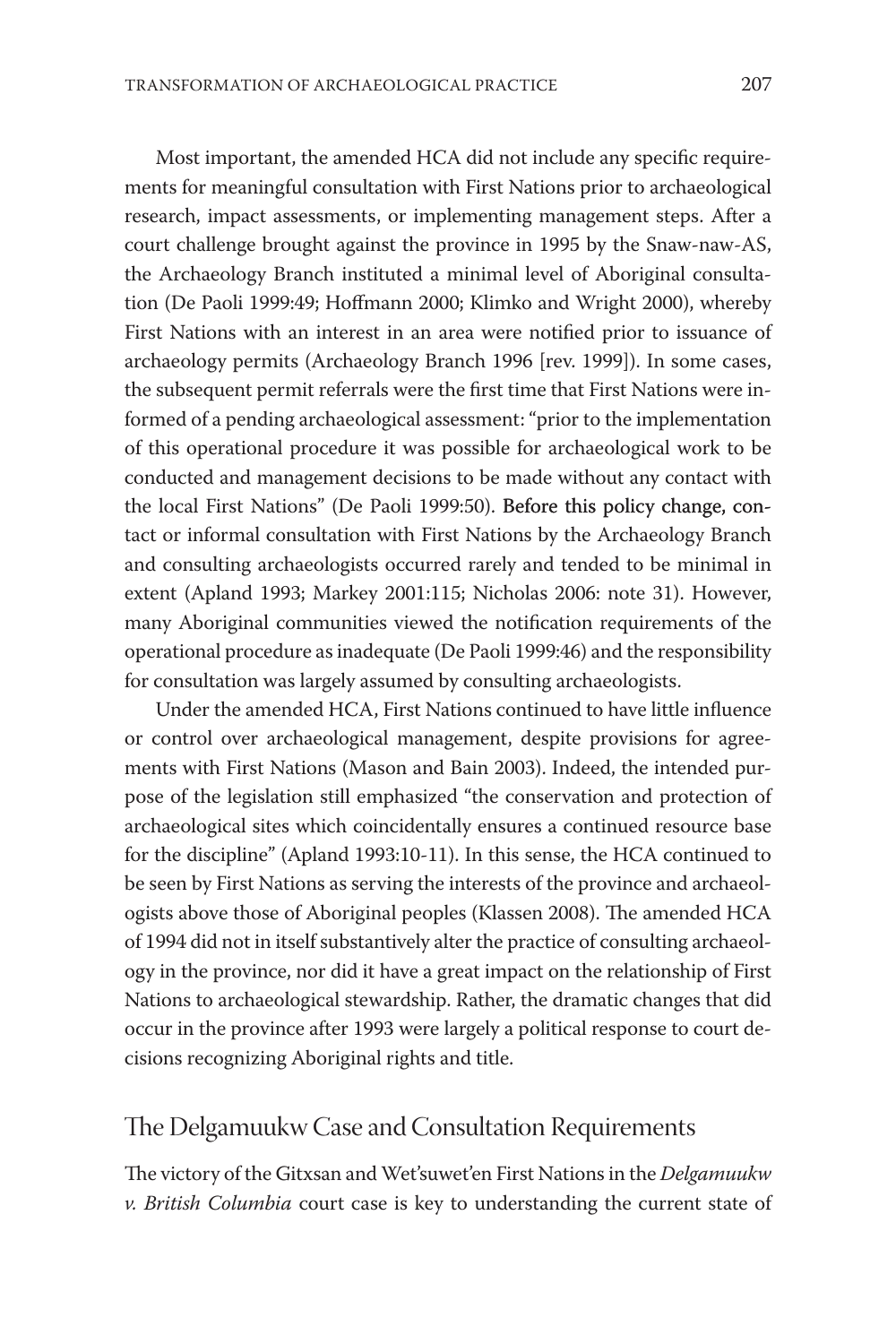affairs throughout the province (see De Paoli 1999:4.1; Klimko and Wright 2000; Klimko et al. 1998:35; Persky 1998:6-8).<sup>4</sup> In the British Columbia courts (1991 and 1993) and Supreme Court of Canada (1997), a series of decisions proclaimed that the province has a fiduciary responsibility relating to traditional cultural practices on Crown land, that Aboriginal rights are protected, and that the province cannot unjustifiably infringe on these rights. Thus if development is planned to occur on Crown land the government must first determine if Aboriginal rights exist, and then whether proposed activities would infringe on those rights. Included in this are "traditional use" concerns in development plans, and the legal requirement for consultation with First Nations on matters relating to Aboriginal rights, although the evidentiary "burden of proof" was placed on First Nations (Flahr 2002; Klimko and Wright 2000). Most important, in the 1997 decision the Court made its most definitive statement on the nature of Aboriginal title, and gave oral traditions evidentiary weight for proving this title.

In reaction to these decisions, the federal and provincial governments established the current treaty negotiation process, while the province attempted to address its fiduciary responsibilities to First Nations by making a number of significant revisions to provincial legislation and policies. The 1997 decision also led to sweeping changes in how the province consulted with First Nations on matters where Aboriginal rights may be infringed, and eventually led to the development of an Aboriginal consultation policy for provincial ministries (Klimko and Wright 2000).

 Subsequent court decisions brought against the province by First Nations have attempted to define the consultation and accommodation requirements identified in the Delgamuukw rulings. In two cases, First Nations challenged the applicability of the HCA: Kitkatla Band v. British Columbia and Lax Kw'alaams Indian Band v. British Columbia (see Bell 2001; Klassen 2008; Ross 2005).<sup>5</sup> The Kitkatla argued that the HCA is unconstitutional, as Aboriginal heritage objects and sites go to the core of "Indianness" and should fall under exclusive federal jurisdiction (Bell 2001:255). However, the Supreme Court of Canada upheld the constitutionality of the HCA as a law of "general application" for dealing with provincial archaeological matters. The Lax Kw'alaams successfully argued in the British Columbia Supreme Court that there was a duty to consult and accommodate First Nations where alteration to heritage sites might infringe on Aboriginal rights. As a result, the Archaeology Branch now considers itself exempt from provincial consultation policies for consul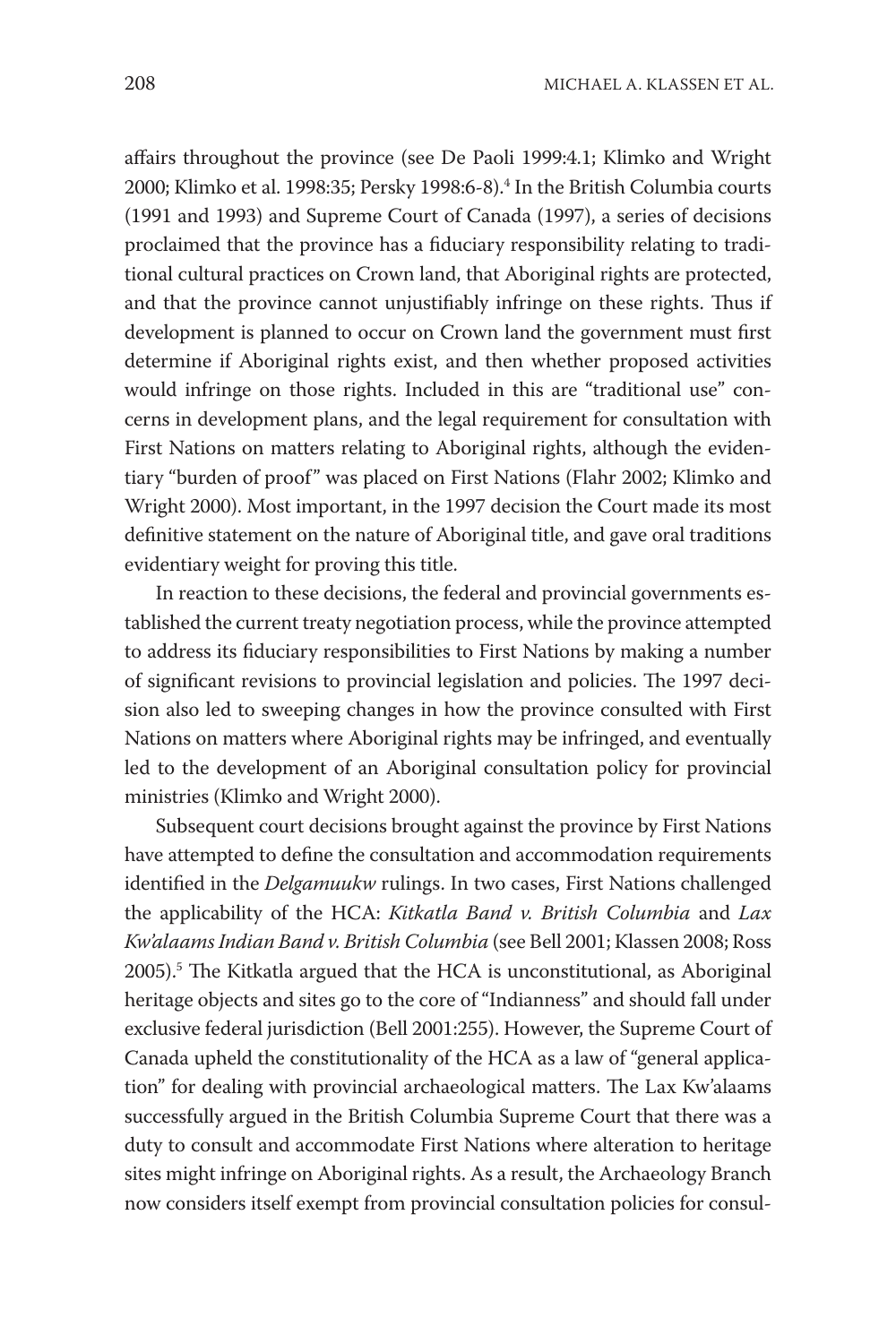tation with First Nations (British Columbia 2002). However, the court ruled that this obligation only falls upon the Minister authorizing the infringement, which generally exempts the Archaeology Branch from the consultation requirements of the provincial policy for consultation with First Nations (British Columbia 2002).

To date, First Nations in British Columbia have had little success in directly influencing the heritage stewardship process through legislative amendments or court challenges (Klassen 2008). However, the Delgamuukw decisions led to major changes in how the province addressed Aboriginal title and rights in the context of resource exploitation. The provincial consultation process also improved First Nation involvement in resource management decisions, and the legal requirements for accommodating Aboriginal rights have put more onus on industry and government to undertake consultation. These changes helped set in motion events that transformed the practice of CRM in British Columbia.

# **First Nations, Forestry, and Archaeology**

Undoubtedly the greatest impact on First Nations involvement in CRM in British Columbia resulted from significant changes to forest legislation in the mid-1990s, and the subsequent incorporation of archaeology within forest practices. The growing conflicts between resource development pressures and Aboriginal groups and the shift towards recognition of Aboriginal title and rights in the courts forced the government to act. The left-of-center provincial New Democratic Party, elected in 1991, was relatively receptive to Aboriginal concerns addressed by the *Delgamuukw* case, leading to the initiation of formal treaty negotiations and the introduction of sweeping changes to provincial heritage and resource laws.

### The Impact of New Forestry Legislation and Procedures

Along with revisions to the HCA in 1994, references to "cultural heritage resources" were added to a wide range of provincial land and resource legislation, including the *Forest Act*.<sup>6</sup> This in turn contributed to the 1994 (revised 1996) Protocol Agreement between the Archaeology Branch and the Ministry of Forests (Archaeology Branch 1996). Prior to the Forestry Protocol, archaeological assessments relating to forestry developments were at the discretion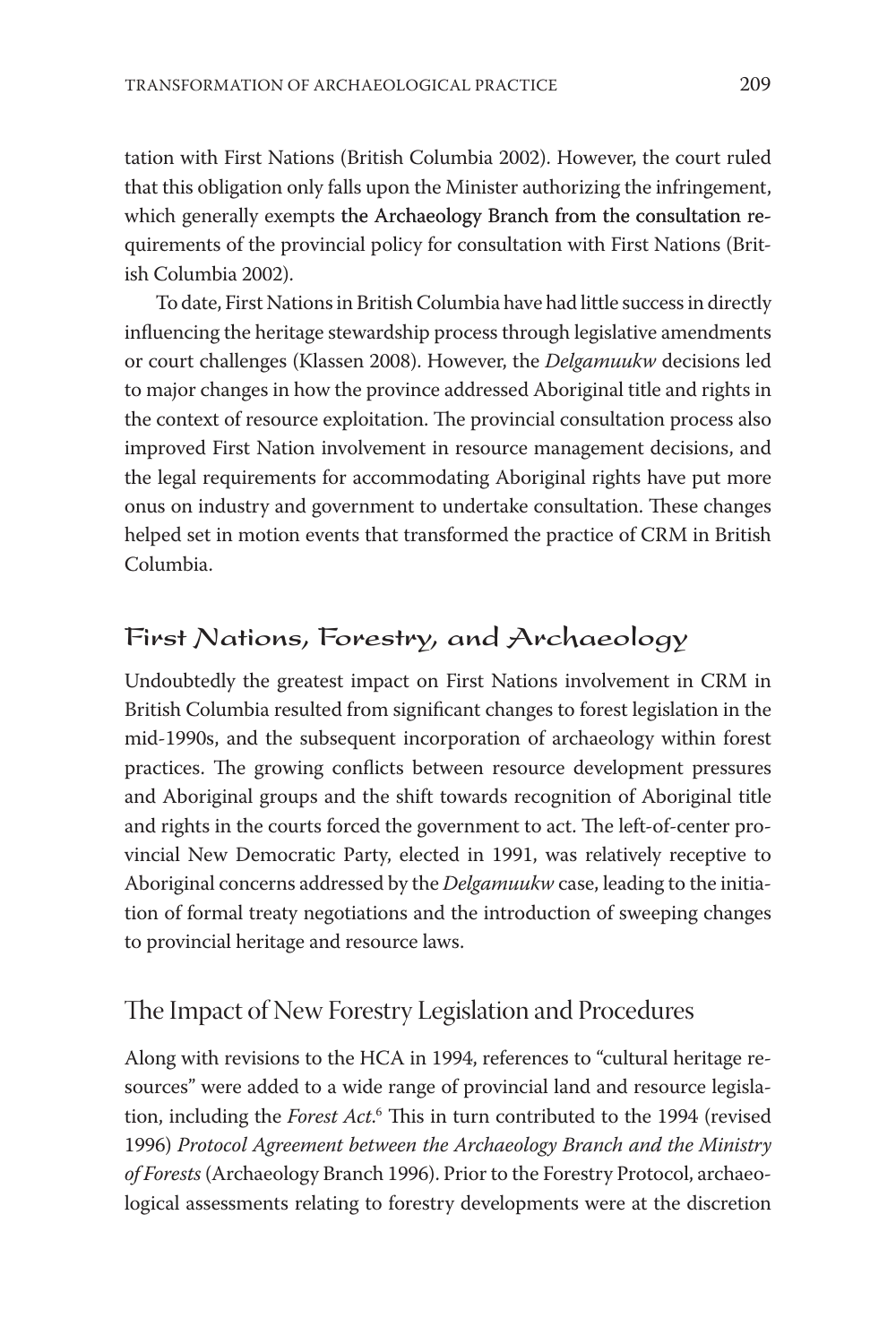of individual managers in each Forest District (Klimko et al. 1998). Without a consistent requirement for accommodating archaeological concerns throughout the province, virtually no archaeological assessments of proposed forestry developments occurred. The Forestry Protocol defined the roles of the Ministry of Forests (MoF) in terms of compliance with the HCA, making it the responsibility of the MoF to ensure archaeological overviews were conducted. Moreover, Archaeology Branch requirements were incorporated into plans and documents, and site-specific assessments were undertaken where appropriate. The Branch continued to be responsible for standards, permits, report reviews, and recommendations, while forestry companies were responsible for undertaking impact assessments and implementing mitigation measures.

When the Forest Act was amended in 1994, it required "cultural heritage resources" to be considered in forestry planning. The Forest Act defined cultural heritage resources as objects, sites or the locations of a traditional societal practice that are of historical, cultural, or archaeological significance to the province, a community, or an Aboriginal people. This definition is broader than that in the HCA, and it does not include any reference to the age of the object, site, or location. It also applies to "traditional use" of the land, which may or may not leave physical evidence. The Forest Practices Code of British *Columbia Act* (FPC) was proclaimed in  $1994$ ,<sup>7</sup> and regulations for the FPC specified how cultural heritage resources were to be included in operational planning. Specifically, the FPC required the holder of a Forest Licence or Timber Sale Licence to assess cultural heritage resources before preparing an operational plan for submission to the manager of each Forest District. However, the Forest Act and FPC gave District Managers wide discretionary powers, as the FPC did not specify how assessments were to be undertaken, nor did it define management and protection guidelines. Nonetheless, the Forest Act and FPC required all types of cultural heritage—traditional, spiritual, and archaeological sites of any age—to be addressed and managed during forestry operations.

These judicial, legislative, and procedural changes profoundly affected the volume of archaeological work conducted in British Columbia, albeit primarily in a forestry context. Although the Forest Act and the FPC may not have been directly responsible for the initial increase of archaeological work in forestry planning (Klimko et al. 1998), along with the Forestry Protocol they signalled a new era for managing cultural heritage in the province's forests. In the five years following the 1993 Delgamuukw decision, the number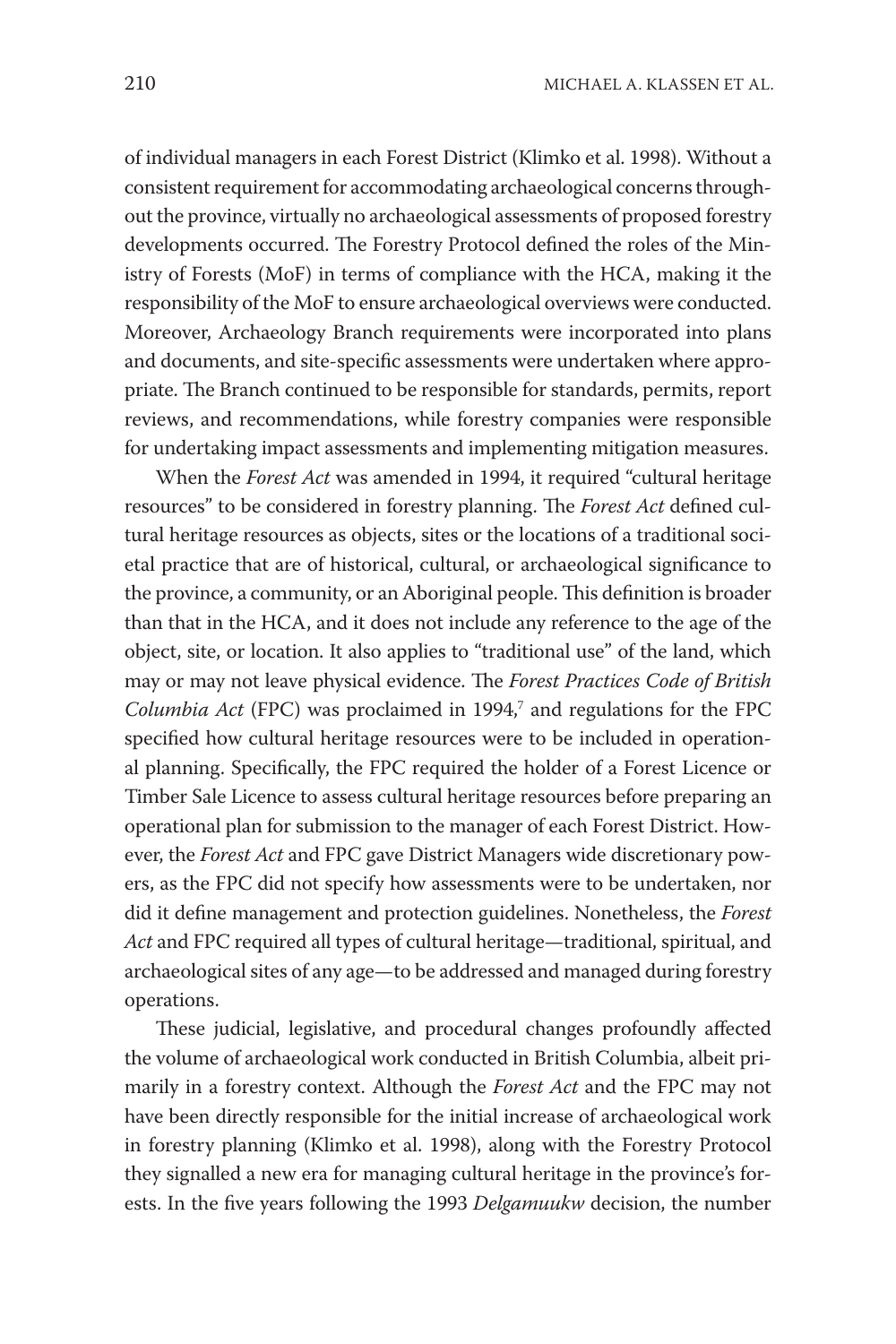

Figure 4. These forestry cutblocks on the Chilcotin Plateau were among the first to be systematically surveyed for archaeological evidence after cultural heritage values were incorporated into provincial forest legislation in 1994. Photograph by Michael Klassen.

of forestry-related archaeological permits issued by the province rose from less than twenty in 1992 to nearly 140 in 1998, with the biggest increase occurring between 1994 and 1995 (Klimko et al. 1998). Within a few seasons, the area of forest assessed by archaeologists in British Columbia went from a few hundred hectares to tens of thousands of hectares (Figure 4). In addition to fuelling a huge growth in the number of heritage inspection permits issued to archaeologists by the province, a large number of research projects, such as archaeological inventories and GIS modelling exercises, were also funded through Forest Renewal BC (FRBC), a Crown Corporation established under the 1994 Forest Renewal Act.

The new provincial consultation requirements also contributed to the creation of the Traditional Use Study (TUS) Program, intended to gather the necessary land use information for assessing whether forestry and other development activities might infringe on Aboriginal rights.<sup>8</sup> Housed within the MoF and primarily funded through FRBC, the TUS program consolidated and formalized a variety of pre-existing traditional land-use and occupancy approaches (Mason 2006), and was strongly focussed on "site-specific" locations and "inventory-based" mapping (Markey 2001:9). In addition to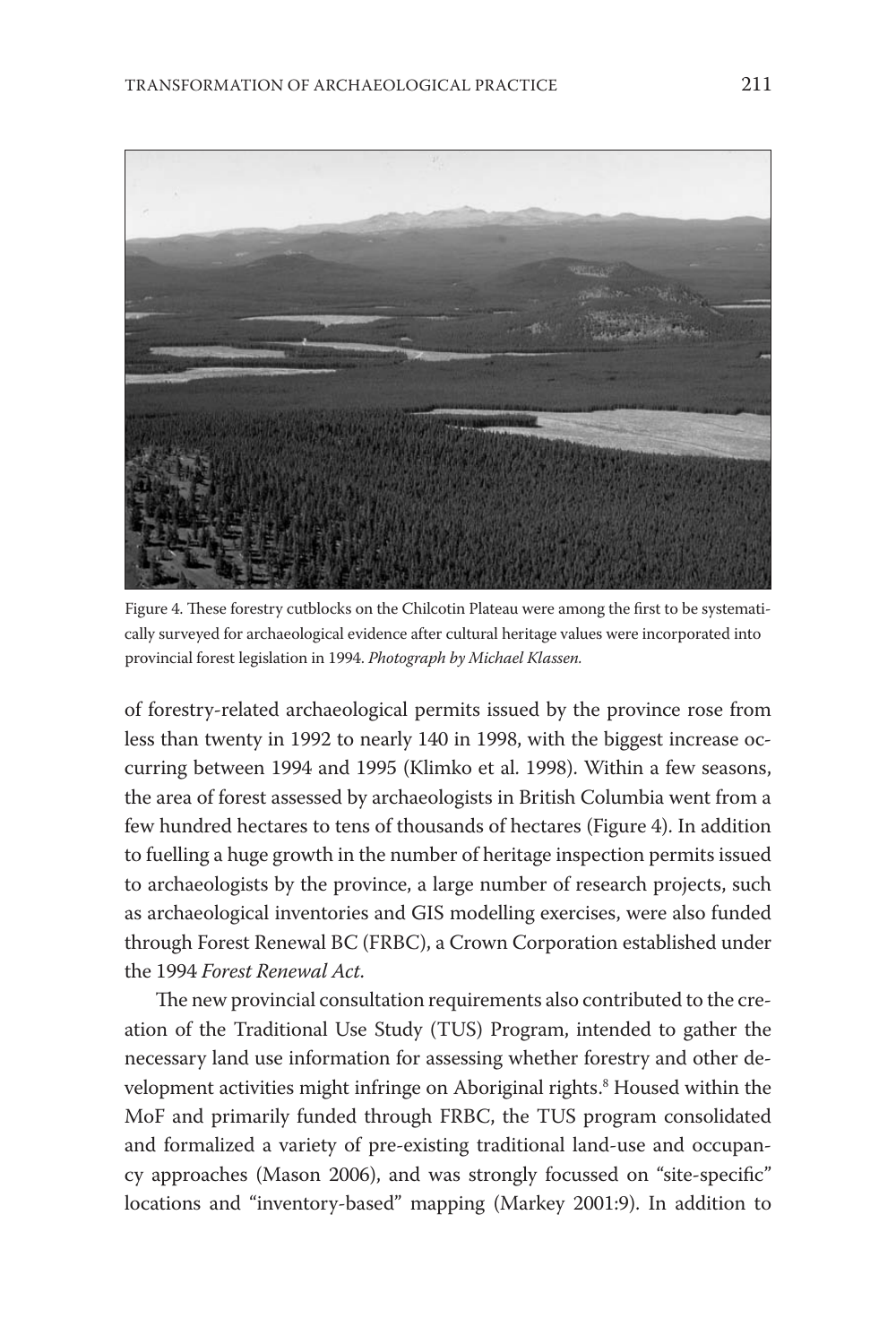stand-alone TUS undertaken by First Nations (e.g., Nicholas 2006:367), this approach encouraged a number of parallel and complementary archaeological and traditional use assessments (e.g., Ignace et al. 1995). Despite limitations and deficiencies, particularly in regards to its utility for supporting land claims (see Markey 2001), the Traditional Use Study Program created an exceptional opportunity for the integration of archaeology into a much broader conception of cultural heritage stewardship.

Increased forest industry CRM resulted in heightened awareness of archaeological and heritage issues by First Nations and led to greater contact with consulting archaeologists. First Nations quickly recognized that the archaeological assessment process could work for and against their interests, and responded to the process in a variety ways. For example, many First Nations initially saw consulting archaeologists as representing the interests of industry and government over that of Aboriginal concerns, leading to confrontations at sites and meetings, and to some hostile exchanges during annual provincial archaeology conferences. In this legal and political environment, however, archaeological consultants in British Columbia also began to reflect on the responsibility of the discipline to descendant communities.

### Ethics, Consultation, and the Participation of First Nations

At the same time as regulatory changes, the ethical responsibility for Aboriginal involvement in the assessment process was gaining support in the profession, as reflected in professional codes of ethics developed by the Canadian Archaeological Association (1997) and the British Columbia Association of Professional Consulting Archaeologists (1998). After the 1993 Delgamuukw ruling, some consulting archaeology firms began regularly involving First Nations in forestry assessments. In some of the earliest post-Forestry Protocol assessment projects in British Columbia, First Nation representatives were asked to review methods, provide local knowledge on the location and significance of archaeological remains, assist with fieldwork, and review results and recommendations (e.g., Bailey 1995:1–3). Although neither law nor regulation required First Nation field assistants to be hired, codes of ethics encourage this practice and it has become standard for many consulting archaeologists (see Budhwa 2005a; De Paoli 1999:53; Hammond and Kaltenreider 2008). While this was generally seen as a positive step, not all First Nations had the capacity to provide skilled field workers. To address this, the province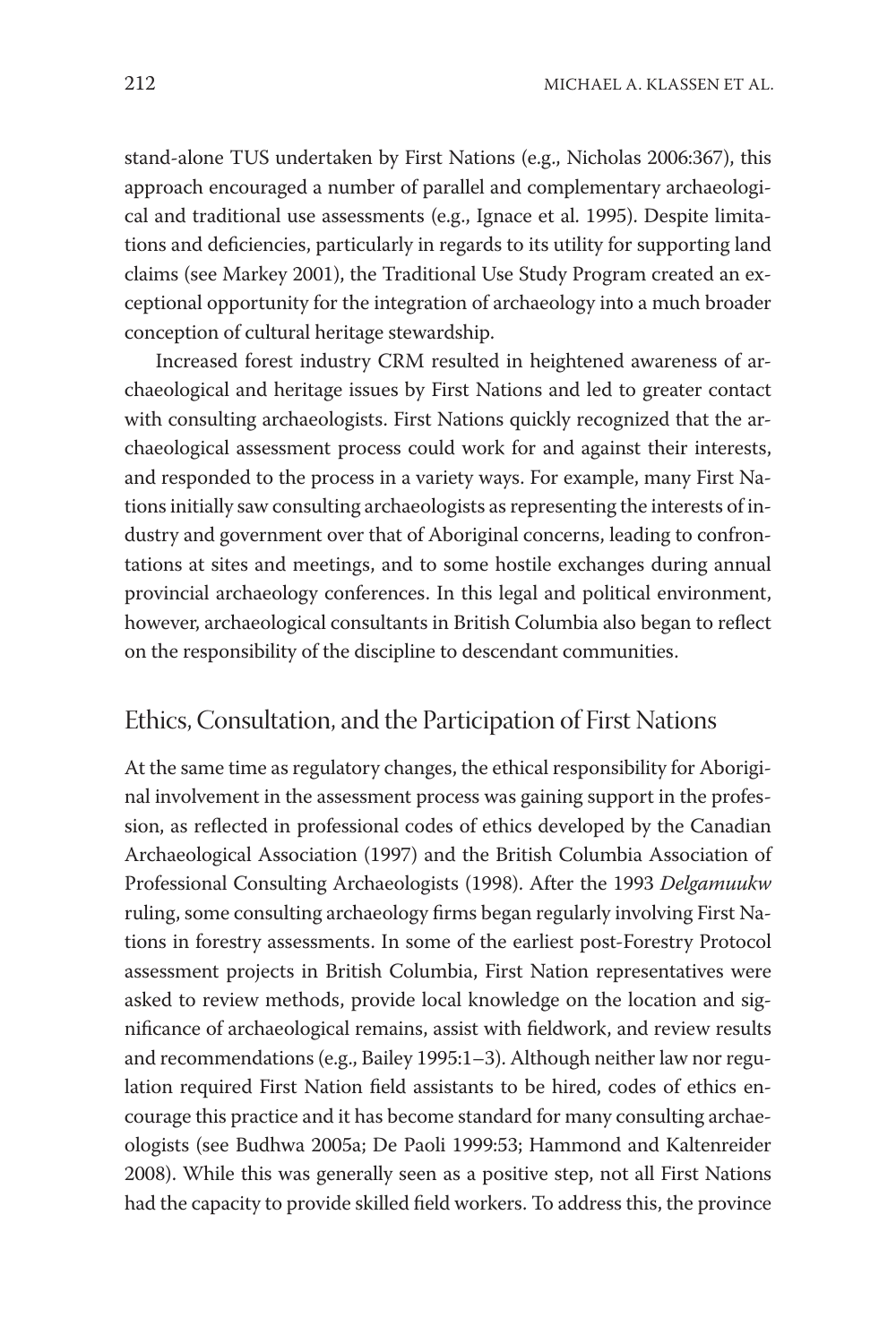developed several short archaeology field training programs, designed specifically for First Nations and displaced forestry workers.<sup>9</sup>

The level of consultation and limited participation of Aboriginal field assistants fell far short of the degree of community control and involvement expected by First Nations (see Budhwa 2005a; Carr-Locke 2004; De Paoli 1999; Markey 2001). Even so, these actions went well beyond the limited extent of required provincial consultation (see Ferris 2003; Flahr 2002), which, for archaeological assessments, only consists of notification of impending projects and an opportunity to comment on methods described in permit applications. Some consulting archaeologists in British Columbia found it politically expedient to involve First Nations in the archaeology assessment process, or yielded to this involvement as an explicit form of "political correctness." However, many consulting archaeologists realized that building relationships and meaningful consultation with individual First Nations was the right thing to do. This meant respecting protocols and working agreements, even in those cases where First Nations chose to cooperate exclusively with only certain consultants (Barney and Klassen 2008). At the same time, many archaeologists began to work directly for First Nations, either on contract or as employees, and began to assist them with training, policy development, and quality assurance (see Schaepe 2007). Concurrent developments in academia also led to joint university-First Nation field schools (Carr-Locke 2004; Nicholas 1997, 2006; Reimer/Yumks 2005), Aboriginal people receiving university- and college-level archaeology training (Nicholas 2005, 2006; Nicholas et al. 2008b), and Aboriginal students in archaeology graduate programs in British Columbia (e.g., Reimer 2000 ; White [Xanius] 2006).

By the new millennium, many First Nations were directly involved with forestry archaeology assessments and had worked out cautious alliances with archaeologists. Most First Nations reviewed and contributed to assessment reports, and in most cases community members worked alongside archaeologists in the field. Many also developed and implemented heritage policies, permitting systems, and review procedures, while some negotiated archaeology protocols with industry, municipalities, and the province (Budhwa et al. 2008). A number of First Nations also went into the business of doing archaeology, by setting up archaeology departments, hiring archaeologists, and taking on contracts (Barney and Klassen 2008; Budhwa 2005a; Budhwa et al. 2008; Carr-Locke 2004; Gould 2005; Schaepe 2007) (Figure 5). In many cases, these efforts were linked to interim agreements and treaty chapters developed through the ongoing federal-provincial treaty negotiation process.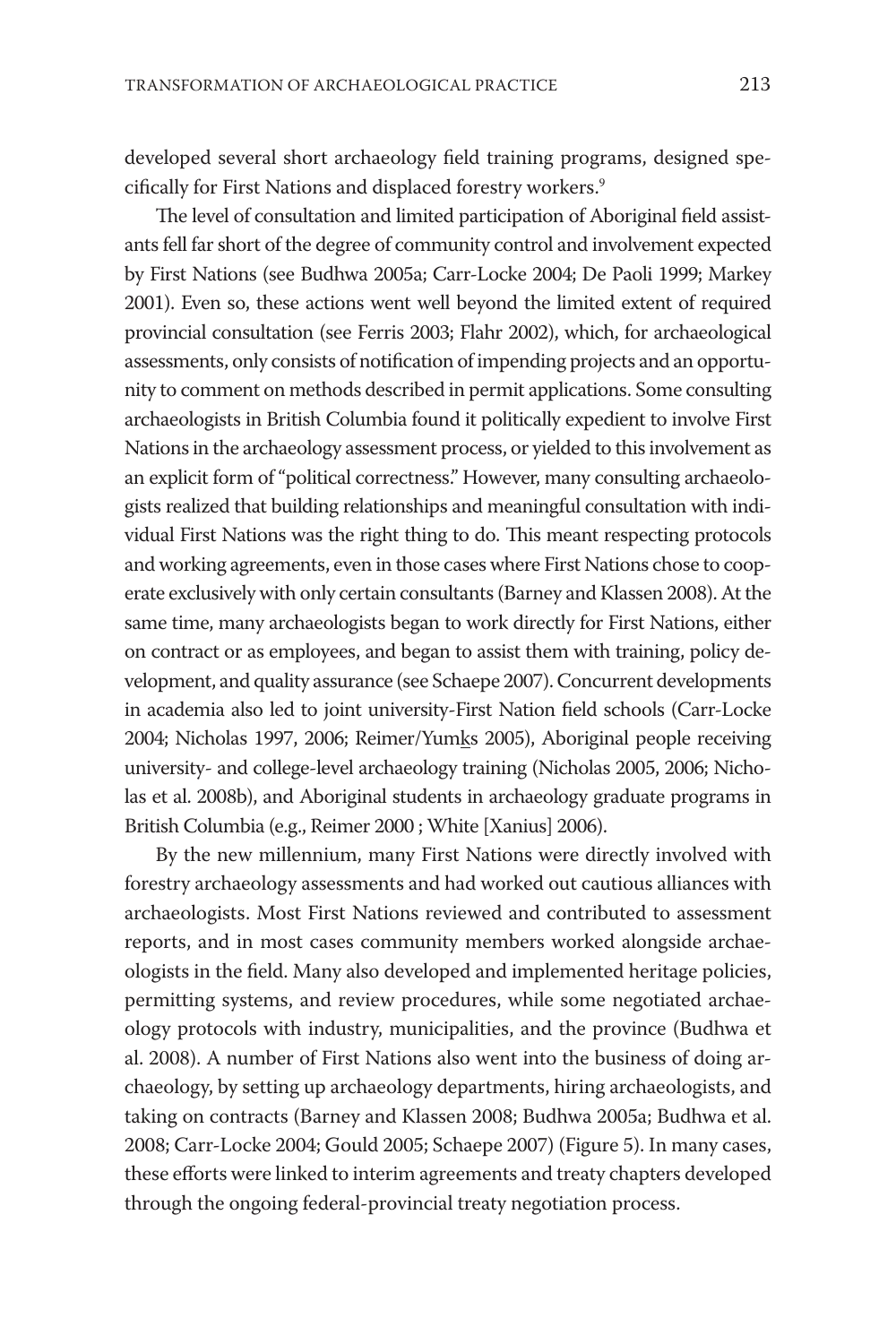

Figure 5. The Lillooet Tribal Council established a heritage team in 2000 in response to growing concerns with forestry CRM activities in Northern St'át'imc territory. Here (left to right) John Terry, Ervin Joseph, and Terry Adolph take a break while surveying a cutblock above Downton Lake in 2001. Photograph by Michael Klassen.

# The Future of Forestry and First Nation Archaeology

The developments outlined above were providential for First Nations, as many provincial forestry programs and regulations that opened the door for Aboriginal involvement in archaeological management and heritage stewardship were rolled back soon after the 2001 election of the new Liberal provincial government. FRBC was dissolved in 2002, and the TUS Program was cancelled in early 2003 (Mason 2006), and the full potential of both programs was never realized. Most sections of the FPC (including all those related to cultural heritage values) were also repealed after 2002, and replaced in 2004 by the Forest and Range Practices Act (FRPA). The FRPA is part of a major provincial policy shift towards a "results-based" management regime in the resource industries. As a consequence, the place of archaeology in the legislated forestry planning process has become less clear (B.C. Ministry of Forests and Range 2008; Klassen 2007; Mason 2006).

With the shift to a results-based regime in British Columbia during the current decade, a potential outcome was a dramatic scaling back of archaeological assessments and a diminished role for First Nations in heritage stew-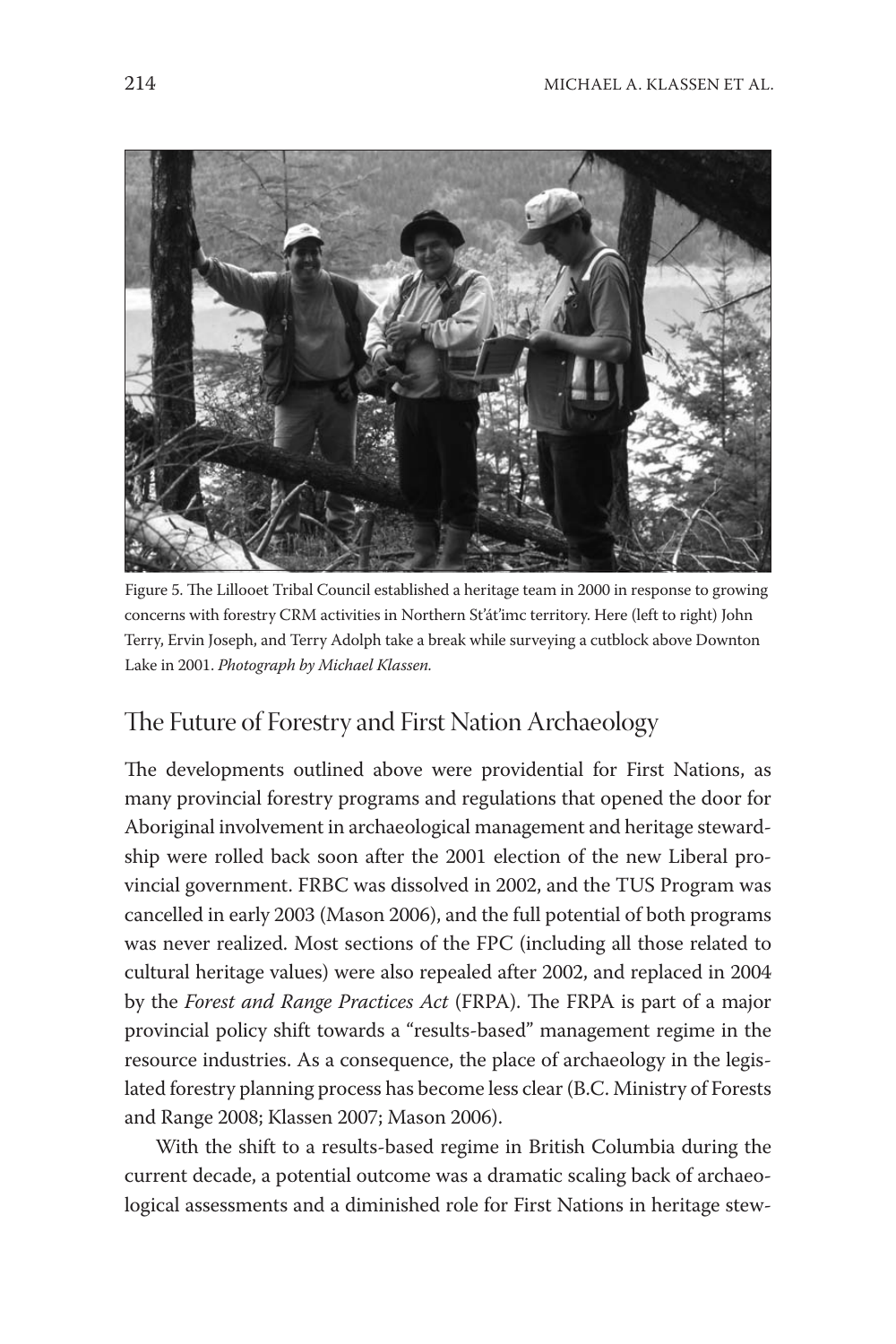

Figure 6. Wet'suwet'en communities have taken on an active role in CRM and archaeological research. At this 2004 project at Moricetown Canyon, community members were involved in the survey, excavation, and interpretation of results. Photograph by Rick Budhwa.

ardship. However, forestry archaeology accelerated due to the mountain pine beetle "epidemic" (B.C. Ministry of Forests and Range 2006), while the role of First Nations in archaeological management and heritage stewardship has continued to grow (Figure 6). Lately, new approaches have also become available for greater First Nation participation in the forest industry, creating other opportunities for managing cultural heritage (see Parfitt 2007; Reimer/Yumks 2007). Moreover, First Nation efforts at asserting sovereignty over heritage stewardship are ongoing and evolving in other areas.

Recent years have seen protocols and processes initially developed in a forestry context influencing other sectors, including oil and gas (Archaeology Branch 2004) and municipalities (Archaeology Branch 2007). One of the more recent approaches for enhancing collaborative heritage stewardship in British Columbia involves the inclusion of specific cultural heritage stewardship objectives in "high level" provincial land use planning. These strategic planning agreements, along with other protocol agreements with government ministries, municipalities, and industry, represent perhaps the most important trend affecting First Nation heritage stewardship in British Columbia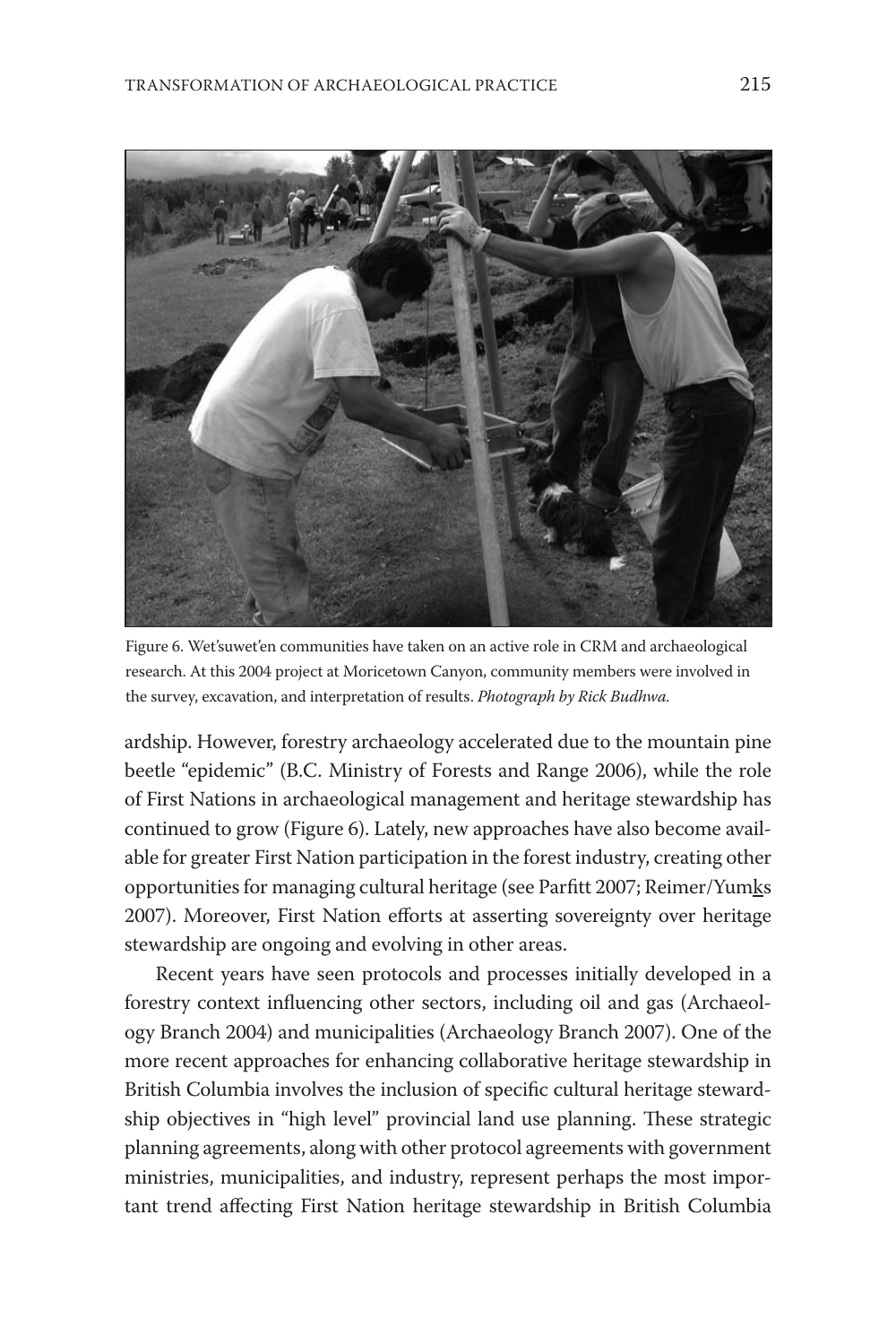today. The consequent shift in heritage stewardship responsibilities, authority, and control to First Nations, and the reduced role of the Archaeology Branch in strategic planning and decision-making, has implications for consulting archaeologists and the discipline in British Columbia as a whole.

# **The Transformation of Practice**

Over the past fifteen years, federal and provincial courts have repeatedly recognized that Aboriginal title and rights exist and must be accommodated. This places First Nations in British Columbia in unique positions of legal and political authority regarding resource management. Aboriginal communities now play a greater role in decision-making and have a greater share in resource revenues. Likewise, there has been a significant shift in power and authority over heritage stewardship in favor of Aboriginal communities. Aboriginal communities in British Columbia always have been determined to preserve their long-standing connection to the land and all facets of their cultural heritage, including their archaeological past. To this end, archaeology offers a useful set of methods, expertise and legal tools to help attain legalpolitical objectives (see Nicholas and Andrews 1997:3; Yellowhorn 1996:40). However, the continuing Aboriginal interest in heritage is more than just about power or motivated by politics, but stems from deeply held cultural values about sacred places, objects, and ancestors (Bell et al. 2008a; McLay et al. 2008; Ross 2005)

Consulting archaeology in British Columbia has changed dramatically because of the growing involvement of First Nations in preserving and managing their heritage. Although some of this shift has occurred in the context of treaty negotiations and land claims research, we argue that the initial impetus for this growth and realignment was largely due to regulatory developments in the forestry sector. Although often in direct response to specific contingencies, many of these changes also mirror larger disciplinary shifts occurring in theory and ethics. The convergence of the British Columbian experience and global disciplinary trends provides the opportunity for exploring new approaches for bridging the divide between archaeological and Aboriginal perspectives on heritage stewardship. One potential outcome is the emergence of "Indigenous archaeology," but equally important is the shift to an "applied archaeology" that is more responsive to community needs. Although the potential for conflict between CRM and First Nations remains strong, these de-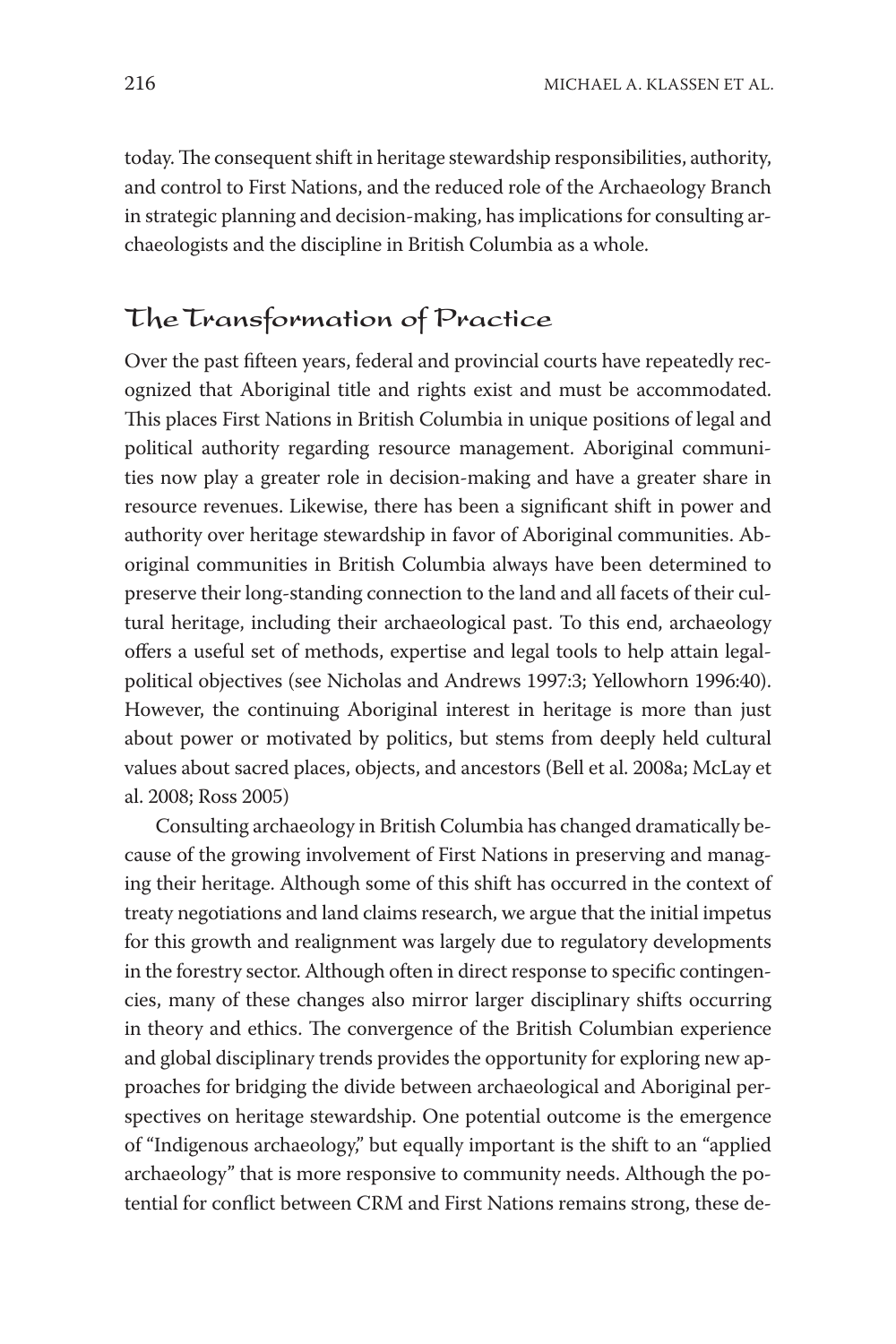

Figure 7. Heritage assessments undertaken by First Nations tend to address a greater range of forest values than just archaeological sites. This heritage crew from the Skwxwú7mesh Nation inspects a stream near McNab Creek to assess possible impacts from proposed forestry activities. Photograph by Rudy Reimer/Yumks.

velopments hold promise for significantly transforming archaeological practice in British Columbia.

# Shifting Power, Changing Roles

Through their growing engagement with archaeology and CRM, First Nations in British Columbia rapidly recognized the inadequacies of existing legislation and the regulatory process. As their exposure to and frustration with CRM grew, they increasingly made efforts to assert control over all aspects of the heritage assessment process (Figure 7). This resulted in Aboriginal communities taking a greater role as the arbiters of stewardship, at the expense of archaeological bureaucrats. First Nations increasingly circumvent the shortcomings of the HCA and the archaeological assessment process, not by turning to the courts, but by negotiating directly with industry, municipalities,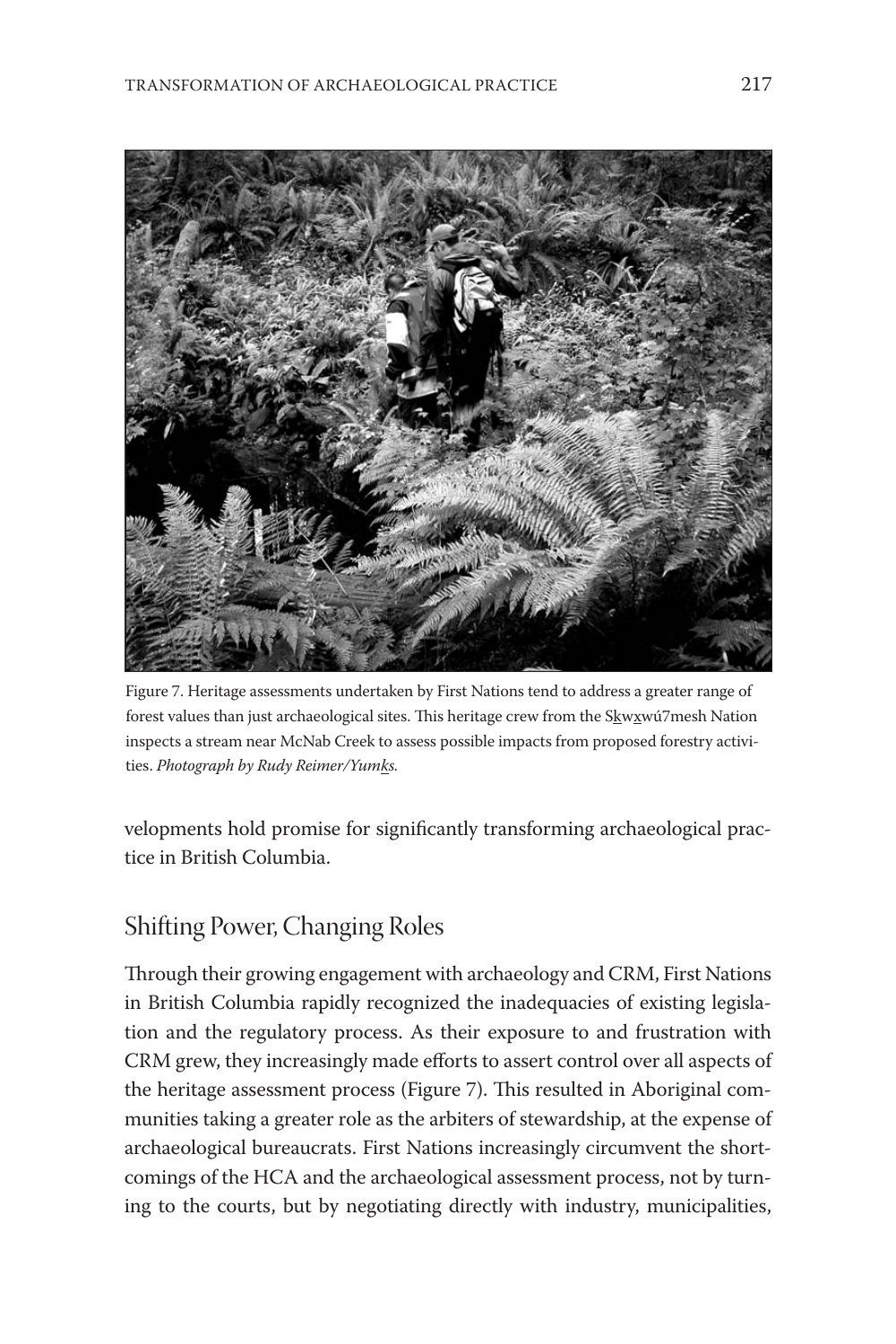

Figure 8. In 2005 the Skwxwú7mesh Nation funded excavations at this rock shelter in the Ashlu River valley. Research like this contributed to large areas being set aside as "wild spirit places" in the 2001 Skwxwú7mesh Land Use Plan and as cultural management zones in the 2008 Land and Resource Management Plan co-signed by the province and the Skwxwú7mesh Nation. Photograph by Rudy Reimer/Yumks.

and resource ministries. First Nations in British Columbia now see archaeology as a major component of their land and resource portfolios, and employ many strategies to counter and control the archaeological assessment process. Some of these strategies include direct actions and legal actions (Barney and Klassen 2008; Bell 2001; Hoffmann 2000; Ross 2005), implementation of parallel heritage policies and permitting systems (De Paoli 1999; Mason 2006; Schaepe 2007), establishment of heritage departments and businesses (Barney and Klassen 2008; Budhwa 2005a; Carr-Locke 2004; Gould 2005), signing of interim agreements, forestry agreements, and municipal and industry protocols (Angelbeck 2008; Budhwa et al. 2008; Gould 2005; McLay et al. 2008; Parfitt 2007), and high-level land use planning agreements (Reimer/Yumks 2007).

The shift in power and authority away from the Archaeology Branch and the HCA is perhaps most evident from the incorporation of cultural heritage stewardship objectives and designations into high-level provincial land use plans (Figure 8). These plans make few, if any, references to the HCA,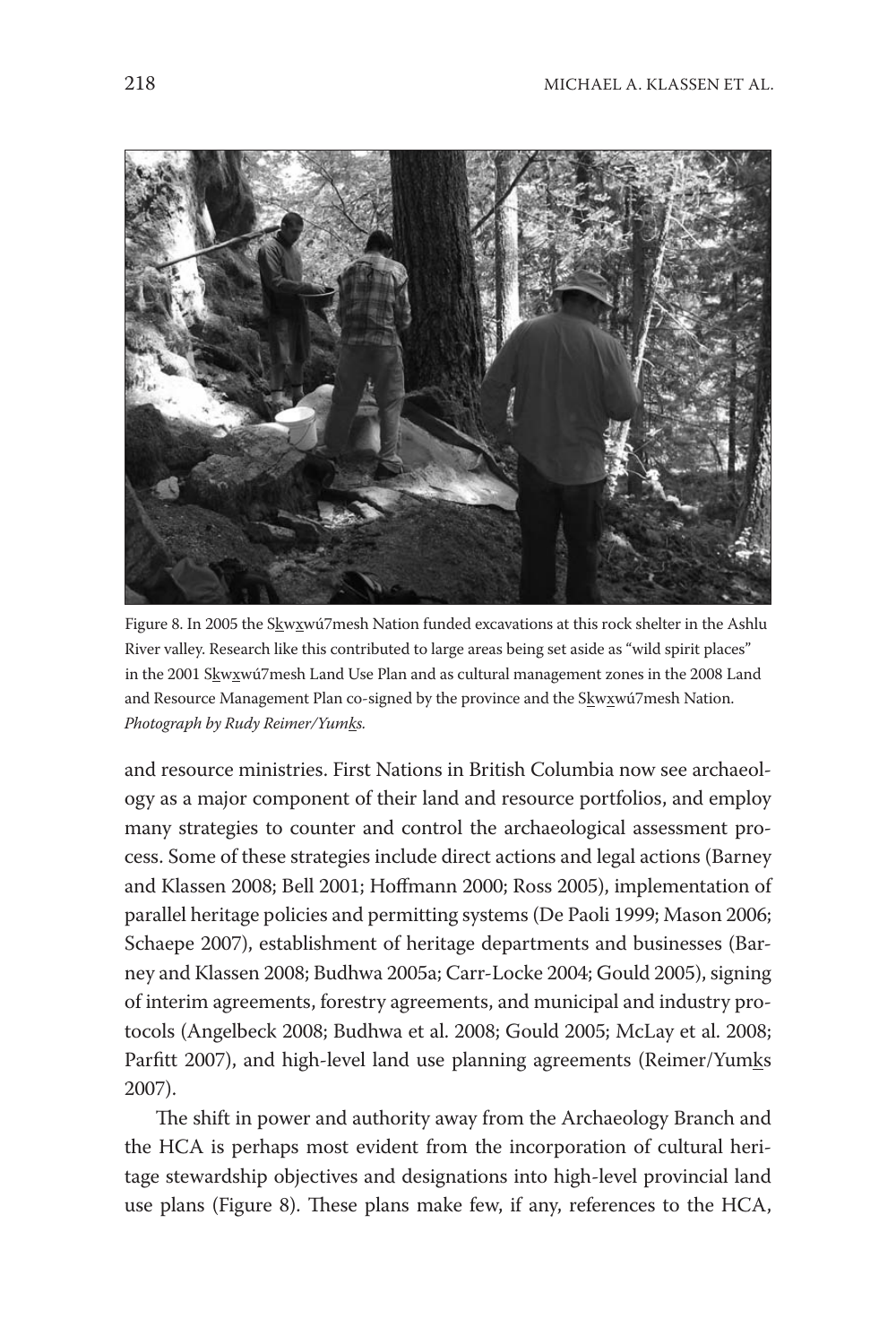and extend legally enshrined management and/or protection objectives to a range of land-based cultural heritage that greatly exceeds the forms of heritage "automatically" protected by the HCA. Developed from government-togovernment negotiations between First Nations and resource ministries, the Archaeology Branch had little or no involvement in these negotiations.

In this ongoing evolution of policy and practice, the role of consulting archaeologists has ranged from that of adversaries to advocates. While consulting archaeologists have been involved in developing most of the strategies employed by First Nations, this has not been a universally positive experience. Aboriginal people have judged consulting archaeologists as biased advocates for developers and industry, criticizing them for facilitating development through mitigation or by putting profits ahead of protection (Bale 1998; Bell et al. 2008a; Bryce 2008; Budhwa 2005a; Klimko and Wright 2000; McLay et al. 2008). Consultants (and government managers) have been forcefully, and publicly, attacked for real or perceived shortcomings and inadequacies of their work (Barney and Klassen 2008; De Paoli 1999; Hoffmann 2000; Mackie and Dady 2008; Pryce 1999). Some consultants have been excluded from projects due to political pressure from First Nations on proponents and developers, or "blacklisted" by way of negative press and "information" campaigns (see Wolf Howls 1996). The growing number of "exclusive" relationships between archaeologists and First Nations is sometimes seen as an impediment to free and fair access to contracts (Kines 2006; Kines and Rud 2006). At the same time, "counter-assessments" and audits conducted for First Nations have at times pitted one archaeologist against the other (including as witnesses in court), often with negative personal and professional consequences. Certain First Nation heritage policies have also been criticized for restricting access or constraining research (see Copp 2006:91), or have placed archaeologists in conflict with other First Nations in disputes concerning overlapping traditional territories.

At the same time, First Nations have also been the target of criticism by archaeologists.<sup>10</sup> Concerns have been expressed over double standards, where First Nation developers are not held to the same heritage conservation expectations as non-Native developers (Budhwa 2005b). Some consulting archaeologists see the involvement of First Nation managers and practitioners with limited formal training in archaeology as an erosion of professionalism, leading to concerns about the quality and accuracy of studies conducted by First Nations. The perceived politicization of Indigenous heritage stewardship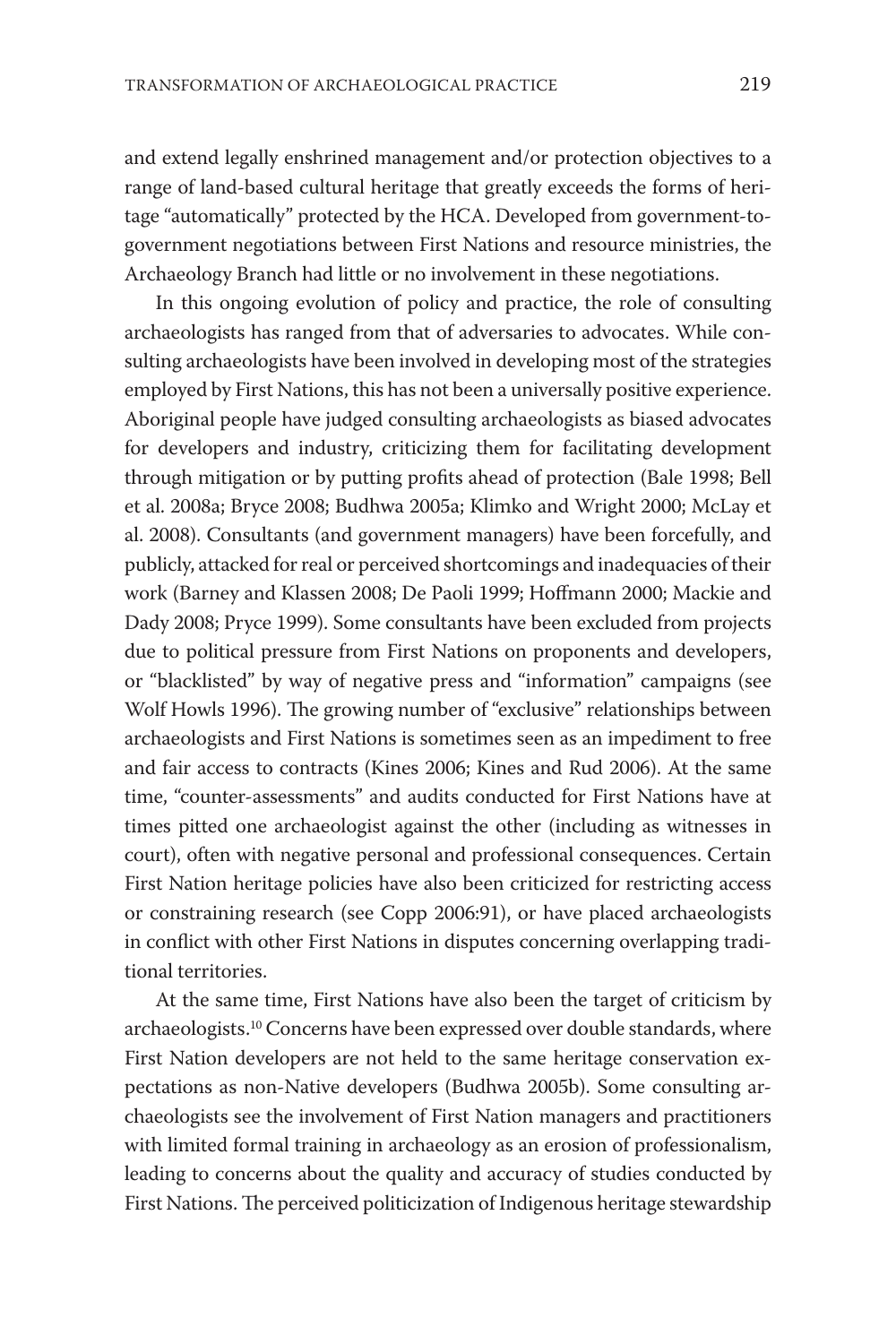in British Columbia also has been derided for its impact on the "objectivity" of the discipline.

Despite negative perceptions originating from both sides, the growth of Aboriginal involvement has also led to a great deal of positive cooperation and collaboration between First Nations and archaeologists, and the relationship has improved dramatically during the last decade. This mirrors a global shift in ethics and stewardship in the discipline.

### Global Ethics, Local Responses

Aboriginal conceptions of archaeology and stewardship often challenge prevailing archaeological management practices, creating tension between Aboriginal nations, government agencies, and archaeological consultants. On a global scale, the struggle for influence and control over the stewardship of cultural heritage by Aboriginal peoples is nothing new. Indigenous peoples around the world continue to experience the effects of a colonialist past, including heritage laws and processes that do not effectively satisfy their cultural perspectives (Jackson and Smith 2005; Lilley 2000; Ross 2005; Smith 2004, 2006; Watkins 2005; Watkins and Beaver 2008). Article 11 of the recently adopted United Nations Declaration on the Rights of Indigenous Peoples states,

Indigenous peoples have the right to practice and revitalize their cultural traditions and customs. This includes the right to maintain, protect and develop the past, present and future manifestations of their cultures, such as archaeological and historical sites, artifacts, designs, ceremonies, technologies and visual and performing arts and literature [United Nations General Assembly 2007].

Although the current Canadian government has refused to support it, the Declaration demonstrates that Aboriginal concerns over cultural heritage and archaeological sites are acknowledged at the highest international levels. The Declaration also reflects the ongoing ethical and theoretical debates involving Aboriginal perspectives that are reshaping the discipline of archaeology around the world (Smith 2004, 2006; Wylie 2005). These issues have resulted in a significant degree of convergence of perspectives between conventional and Aboriginal archaeological theory and practice, and they are beginning to trickle down to the level of practice in British Columbia. For example, the British Columbia Association of Professional Archaeologists adopted princi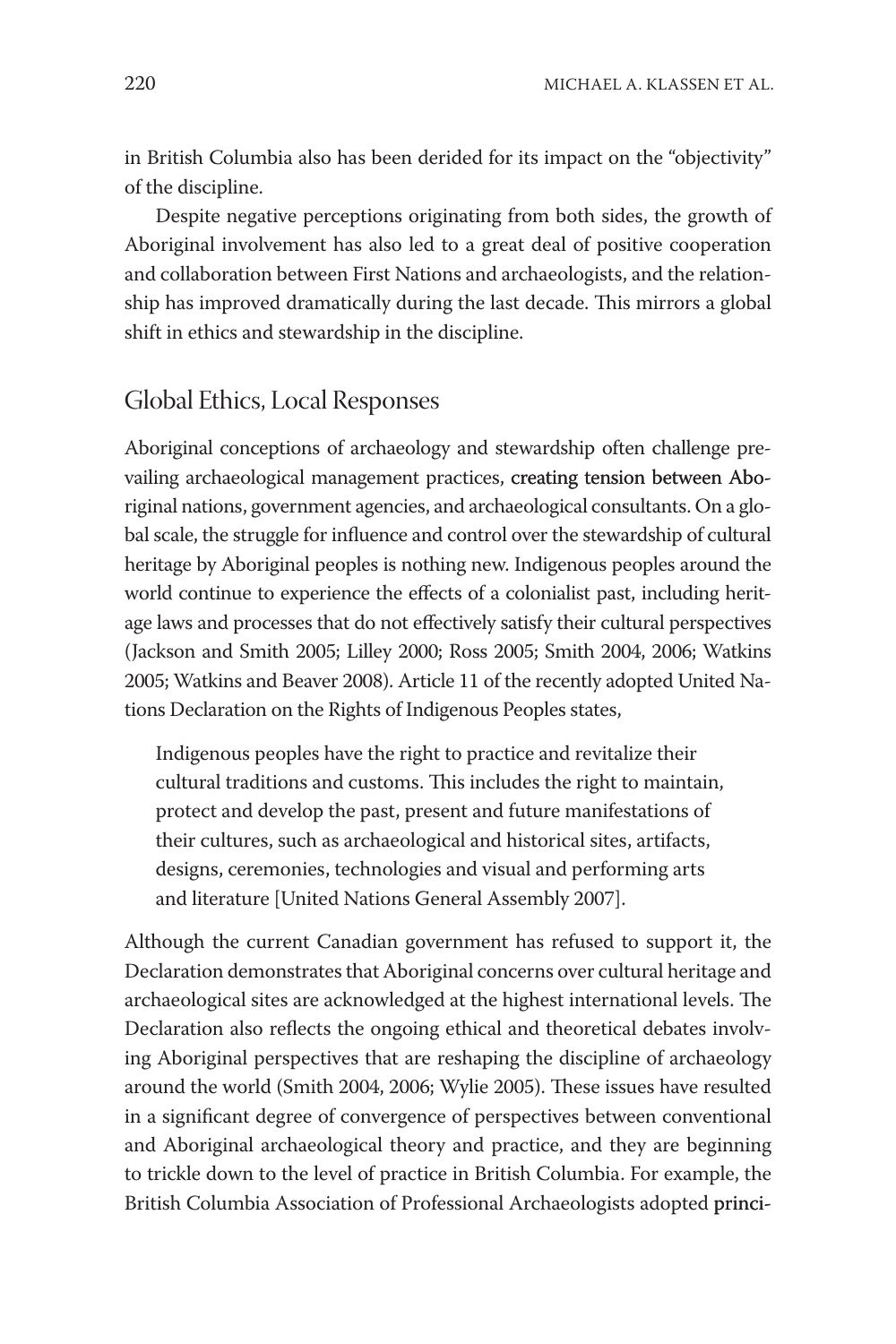ples recognizing obligations to First Nations, but these ethical responsibilities remain largely voluntary.

Nonetheless, relationships between many First Nations and consulting archaeologists in British Columbia have evolved from that of hostile confrontation to wary alliance, resulting in increased collaboration, cooperation, and even perhaps a measure of "decolonization." In British Columbia, consulting archaeologists have been instrumental in promoting the concept of First Nation involvement in archaeological management by forming alliances with First Nations actively participating in heritage stewardship (Budhwa 2005a; Gould 2005; McLay et al. 2008; Reimer/Yumks 2007; Schaepe 2007). Consultants have specifically undertaken archaeological assessments on behalf of First Nations to support Aboriginal rights and title, or counter the results of previous studies. Consultants have played an important part in the development of most First Nation permits and policies, and in establishing First Nation heritage departments and programs. Many First Nations have hired archaeologists as full-time staff, or developed exclusive working relationships with specific consultants. Archaeological consultants have also been among the primary providers of archaeological training and capacity building for First Nations through mentorship of First Nation students and practitioners, who are now taking on a greater role in heritage stewardship. In these ways, consulting archaeologists in British Columbia have been at the forefront of ethical, theoretical and professional responses facilitating Aboriginal engagement with archaeology.

Due to historical, legal, and cultural circumstances unique to British Columbia, the ethical and professional bar for archaeologists has been set higher in the province than elsewhere in Canada. Yet many obstacles remain for First Nations attempting to assert greater influence, participation, and control in heritage stewardship. Despite the developments in First Nation heritage stewardship over the last fifteen years, legal requirements for the participation of First Nations in "archaeological management" per se are only marginally higher in British Columbia than other jurisdictions in Canada. Other than the provincial requirement to notify First Nations of permit applications, there are no legal requirements for the province or consulting archaeologists in British Columbia to consult with First Nations, hire Aboriginal workers, or respect First Nation policies and protocols. The growing corporatization of consulting archaeology in British Columbia may also be a threat to ongoing or increasing First Nations participation in the archaeological process, in the sense that larger companies and those with diverse business interests tend to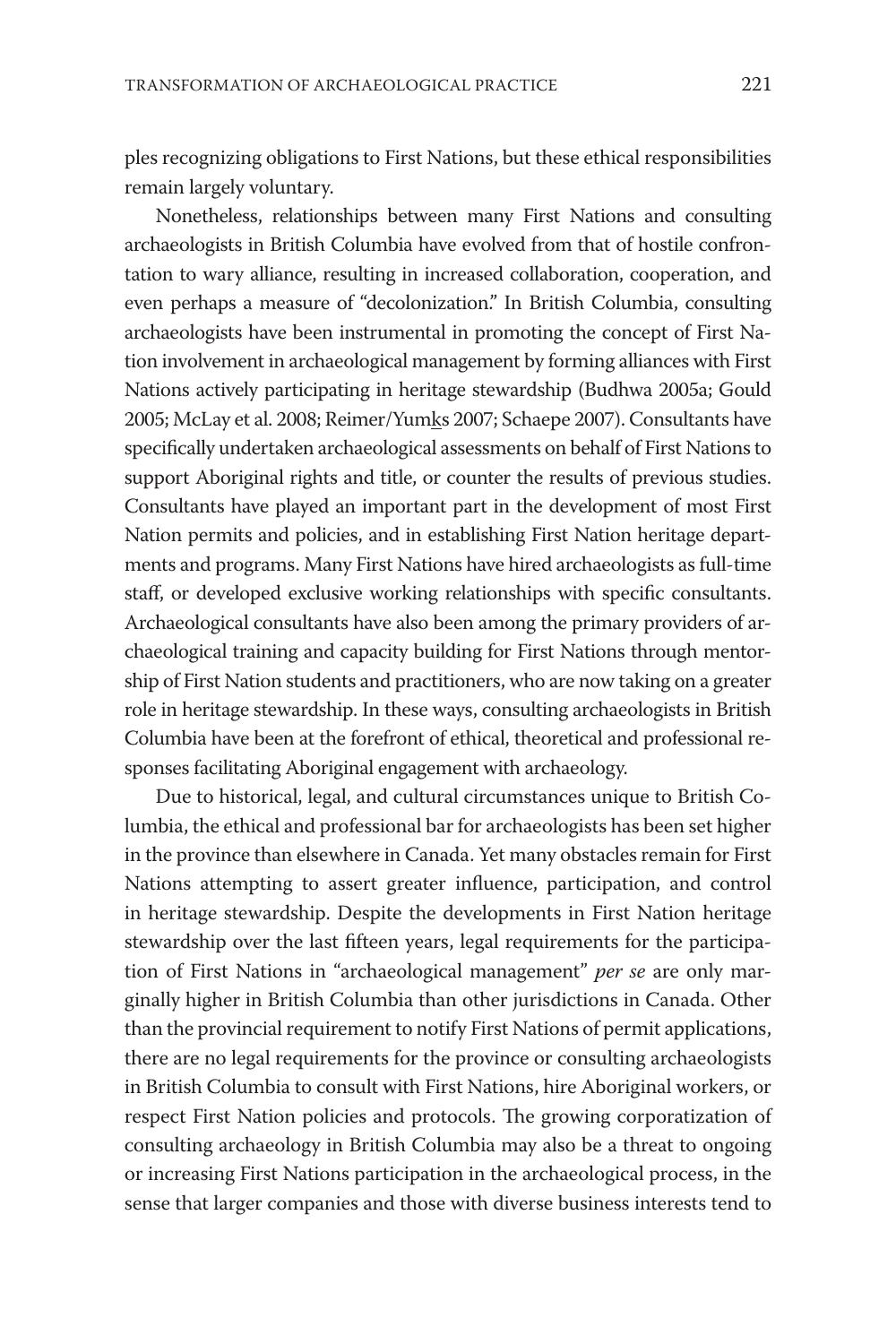diminish local control over decision-making and reduce personal relationships. As First Nations continue to assert control, there is a possibility that two camps will emerge: archaeologists (Aboriginal and non-Aboriginal alike) working for First Nations, and archaeologists working for large corporations.

Collectively, the responses of First Nations and archaeologists to the global trends and local issues outlined above have contributed to the emergence in British Columbia of what has become known globally as "Indigenous archaeology," and this trend undoubtedly will have consequences for the practice of archaeology in both the CRM and academic realms in British Columbia, as elsewhere in the world.

### An Emerging Indigenous Archaeology

In British Columbia, the major efforts by First Nations to assert control over the practice and politics of archaeology occur in the context of the struggle for Aboriginal title and rights, treaty negotiations, and in response to resource development consultation referrals. In these arenas, contact and conflict with CRM archaeology has been a major catalyst for the emergence of a nascent Indigenous archaeology (or archaeologies) in the province, although most Aboriginal communities would not term it as such. Currently the concept of Indigenous archaeology has been promoted by growing numbers of Aboriginal practitioners in British Columbia, especially those participating within the academic system (Asp 2008; Dan 2008; Hawkes and Gould 2008, Reimer/ Yumks 2007). The growing number of collaborative projects with British Columbia universities and colleges, primarily in the context of field schools, and with government agencies such as Parks Canada, has also contributed to this development.

Originally described as archaeology "done with, for, and by Indigenous peoples" (Nicholas and Andrews 1997:3), Indigenous archaeology is now commonly defined as archaeology developed by Indigenous communities and informed by Indigenous knowledge, values and agendas (Atalay 2006; Lippert 2007; Smith and Wobst 2005; Watkins 2000). Conceptualized in this way, Indigenous archaeology does not necessarily exclude the involvement of non-Aboriginal practitioners (Atalay 2006; Lippert 2007), but it certainly involves a shift in power and a transfer of authority and capacity to Aboriginal communities (McGuire 2008). Practicing Indigenous archaeology involves an equal role for Aboriginal communities in the archaeological process, if not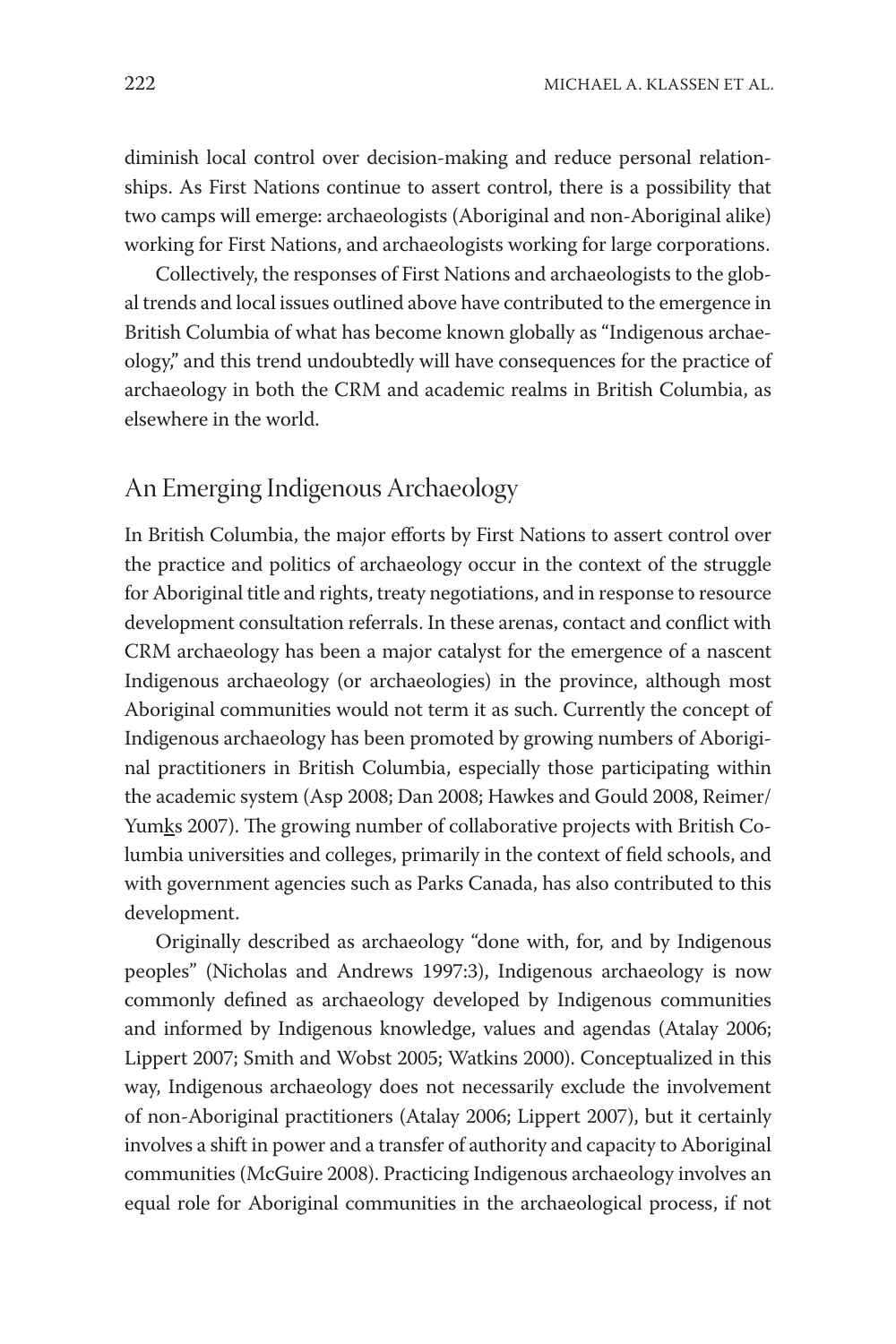

Figure 9. Wet'suwet'en Hereditary Chief Woos holds a projectile point found during an archaeological excavation at Moricetown Canyon in 2004. Chief Woos believes that because of its large size, it was used to hunt grizzly bears. Photograph by Rick Budhwa.

full control over the archaeological agenda (Figure 9). It is also marked by the direct involvement of Aboriginal managers and practicing Aboriginal archaeologists. Just as important, Indigenous archaeology requires the discipline as a whole to recognize and respect an alternative way of thinking about and doing things (Atalay 2006; Lippert 2007; Nicholas 2006; Watkins 2005; Yellowhorn 2006; Zimmerman 2007). While a situation of full control over archaeology throughout a First Nation's territory in British Columbia has yet to occur, cases of collaboration and shifting power are certainly evident (Barney and Klassen 2008; Budhwa 2005a; Carr-Locke 2004; McLay et al. 2008; Reimer/Yumks 2007; Schaepe 2007).

In British Columbia, the practice of archaeology by Aboriginal communities primarily operates within an imposed "resource management" paradigm. As such, Indigenous archaeology often gets trapped within the confines of site-specific management, even where a more holistic or landscape based approach is desired. Sometimes this results from the reliance on and influence of consulting archaeologists employed by First Nations, but it also stems from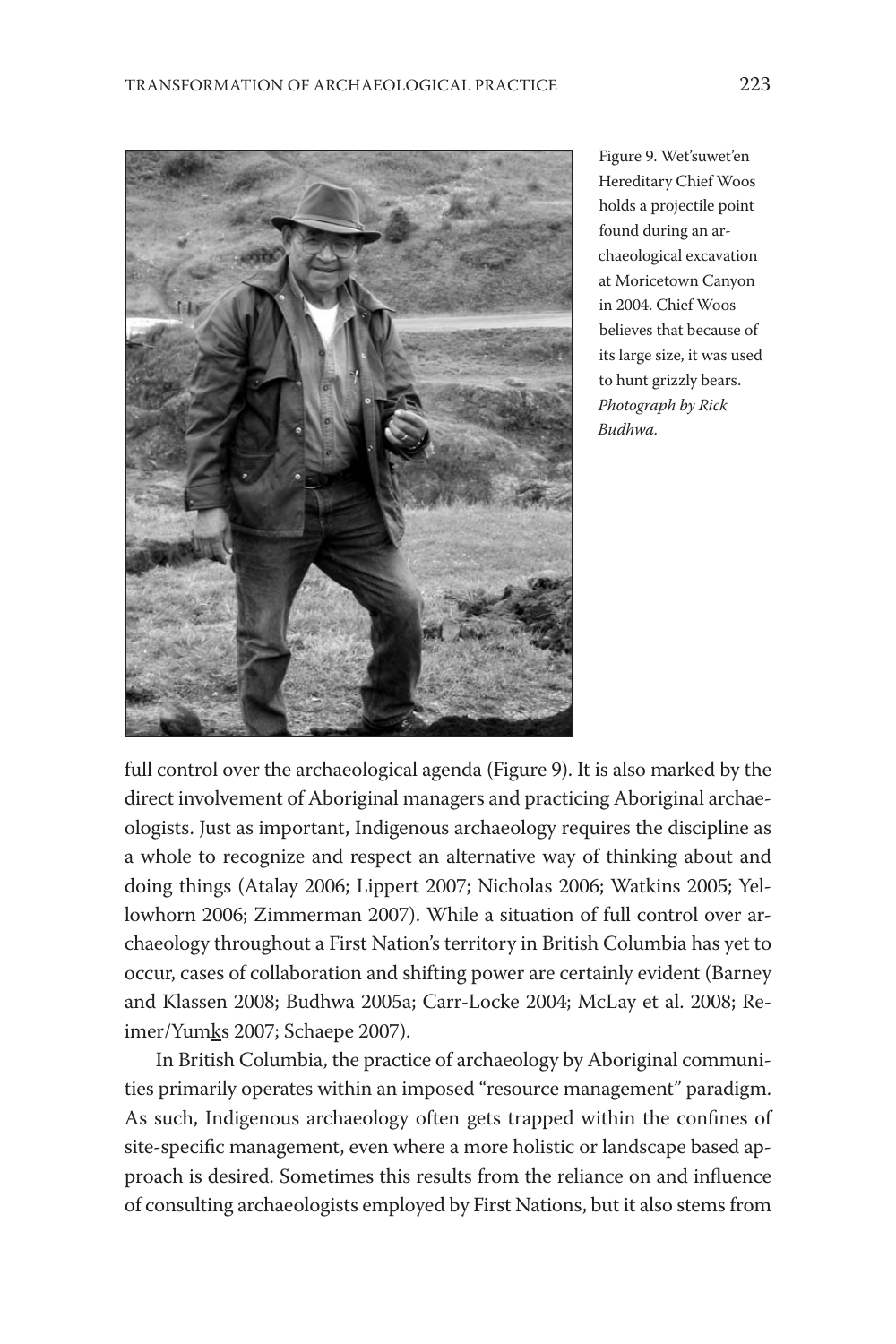the pressures of industry and government "clients" when Indigenous archaeology is practiced as a business. Another major challenge involves the capacity of First Nations to take on archaeology, in terms of funding, qualified personnel, and experience. Without sufficient capacity, the consistency and quality of Indigenous archaeology can suffer (Budhwa 2005a). Educational and training opportunities for Aboriginal people interested in archaeology are improving (Carr-Locke 2004; Nicholas 2006; Nicholas et al. 2008b), but many of these opportunities are not easily accessible to community members. Nonetheless, joint First Nation-university/college field schools (see Carr-Locke 2004; Nicholas 1997, 2006; Reimer/Yumks and Hall 2005; Schaepe 2007), the new Simon Fraser University (SFU) CRM certification program (Welch et al. 2007), and the SFU First Nations Studies program with an exclusively Indigenous faculty, including Aboriginal archaeologists, are opportunities for developing a professional Indigenous archaeology.

While the nature of resource management and government agencies involve fluctuating financial resources, special attention also must be given to creating a *sustainable* capacity for First Nations in archaeology. Such attention will ensure the continuity and integrity of the cultural interpretation and protocols necessary for effective Indigenous archaeology (Reimer/Yumks 2007). Without sustainable capacity, employment opportunities for community members fluctuate, resulting in constant employee turnover, unsteady human resource capacities, and unstable relationships with archaeologists and clients. In the end, the future role of First Nations in the archaeological process, and the growth of an Indigenous archaeology, depends on continuing First Nation motivation to address heritage issues, increased training and education of Aboriginal archaeologists, respect for First Nation concerns by CRM practitioners, and the outcomes of ongoing legal challenges, negotiations, treaties, and legislative changes.

### Towards a "New" Applied Archaeology

The ongoing engagement of First Nations with archaeology, and specifically CRM, in British Columbia undoubtedly will influence change in legislation and policy. It is also driving change in the practice of consulting archaeology, shifting it from a narrow CRM focus to an emphasis on a broader applied archaeology—"the application of archaeological research and its results to address contemporary human problems" (Neusius 2009:19). Applied archae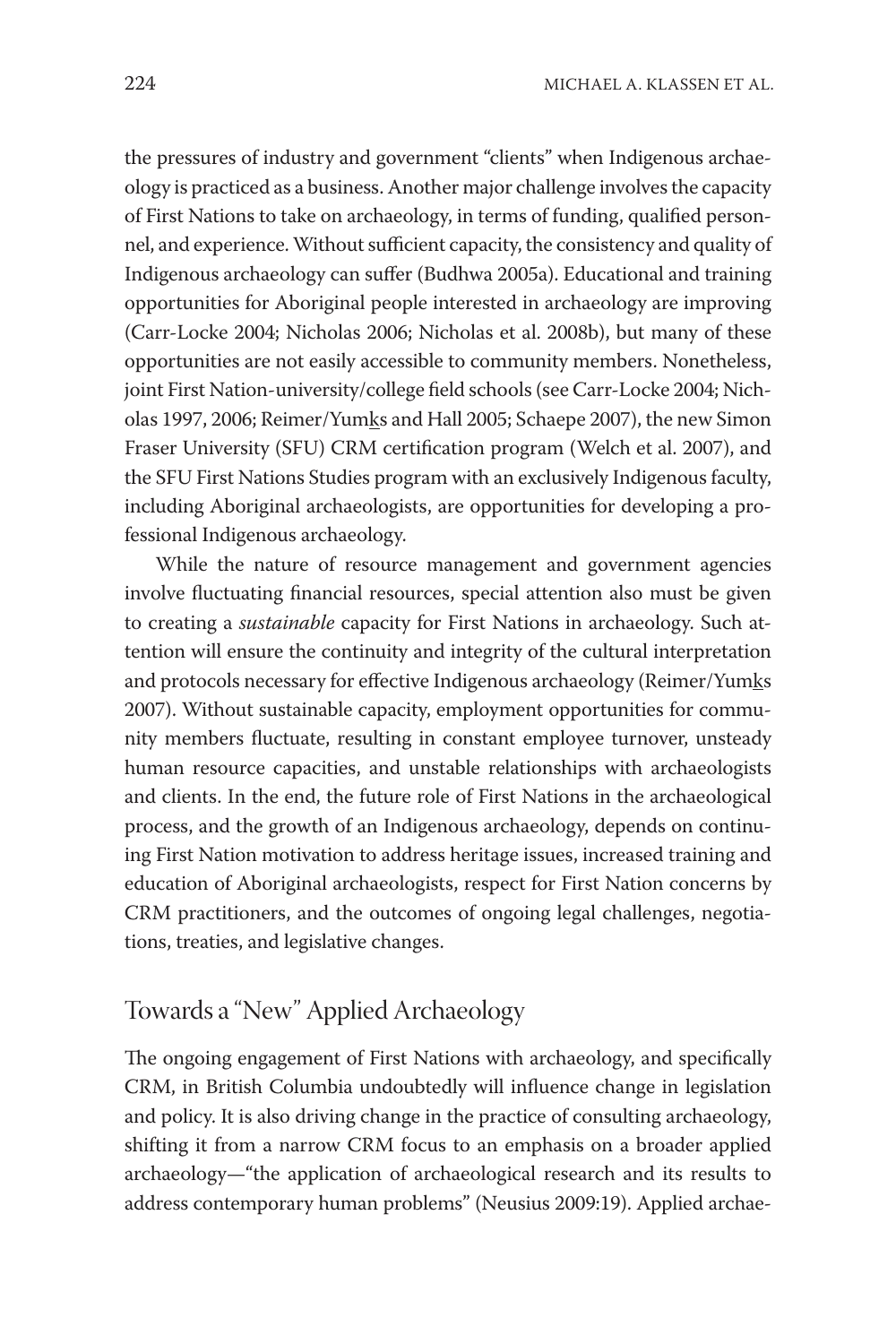ology in this meaning encompasses cultural resource management, heritage tourism, human-environment interactions, public education, land claim and treaty research, and heritage stewardship. More specifically, this created the opportunity for the development of an applied archaeology in British Columbia (and elsewhere) that is more responsive to community needs and better serves community interests; in other words, a shift from an ethic of conservation archaeology and resource management, to an ethic that is more in the spirit of "action anthropology" and "participatory action research" (Atalay 2006:298; Colwell-Chanthaphonh and Ferguson 2008; Little 2007; Stapp 2000; Stapp and Burney 2002; Robinson 1996; Thomas 2007:72).

An applied archaeology in this sense would put stewardship of archaeological heritage ahead of resource management, and would facilitate community development more so than industrial development. It could help bridge differences between First Nation and government perspectives, and help to avoid potential and ongoing conflicts between Indigenous archaeology and consulting archaeology. As a result of First Nation involvement and pressure, consulting archaeologists already have been compelled to develop, accept, and incorporate various solutions to address Aboriginal concerns raised in the archaeological assessment process. These solutions include confidentiality and informationsharing agreements, adjusting methods to respect community protocols and interests, respecting protocols on human remains and sensitive cultural materials and features, documenting traditional use sites, incorporating traditional knowledge, hiring and training community members, working under the authority of First Nations, and assisting First Nations to develop heritage policies.

The ascent of a new applied archaeology in British Columbia is readily apparent through the growing ranks of Aboriginal and non-Aboriginal archaeologists working for Aboriginal communities and First Nations on heritage projects initiated by the communities themselves, including treaty research and land claims, heritage tourism, capacity-building and training, heritage policies and protocols, heritage stewardship initiatives, research, and business ventures (Bell et al. 2008a, 2008b; Carr-Locke 2004; McLay et al. 2008; Nicholas 2006; Nicholas et al. 2008a, 2008b; Schaepe 2007; Reimer/Yumks 2007). This trend was recently highlighted by a 2008 Society for American Archaeology meeting session devoted to the topic of Indigenous archaeology in British Columbia (Asp 2008; Barney and Klassen 2008; Budhwa et al. 2008; Dan 2008; De Paoli 2008; Hawkes and Gould 2008; Hoffmann and Miller 2008; Schaepe and McHalsie 2008).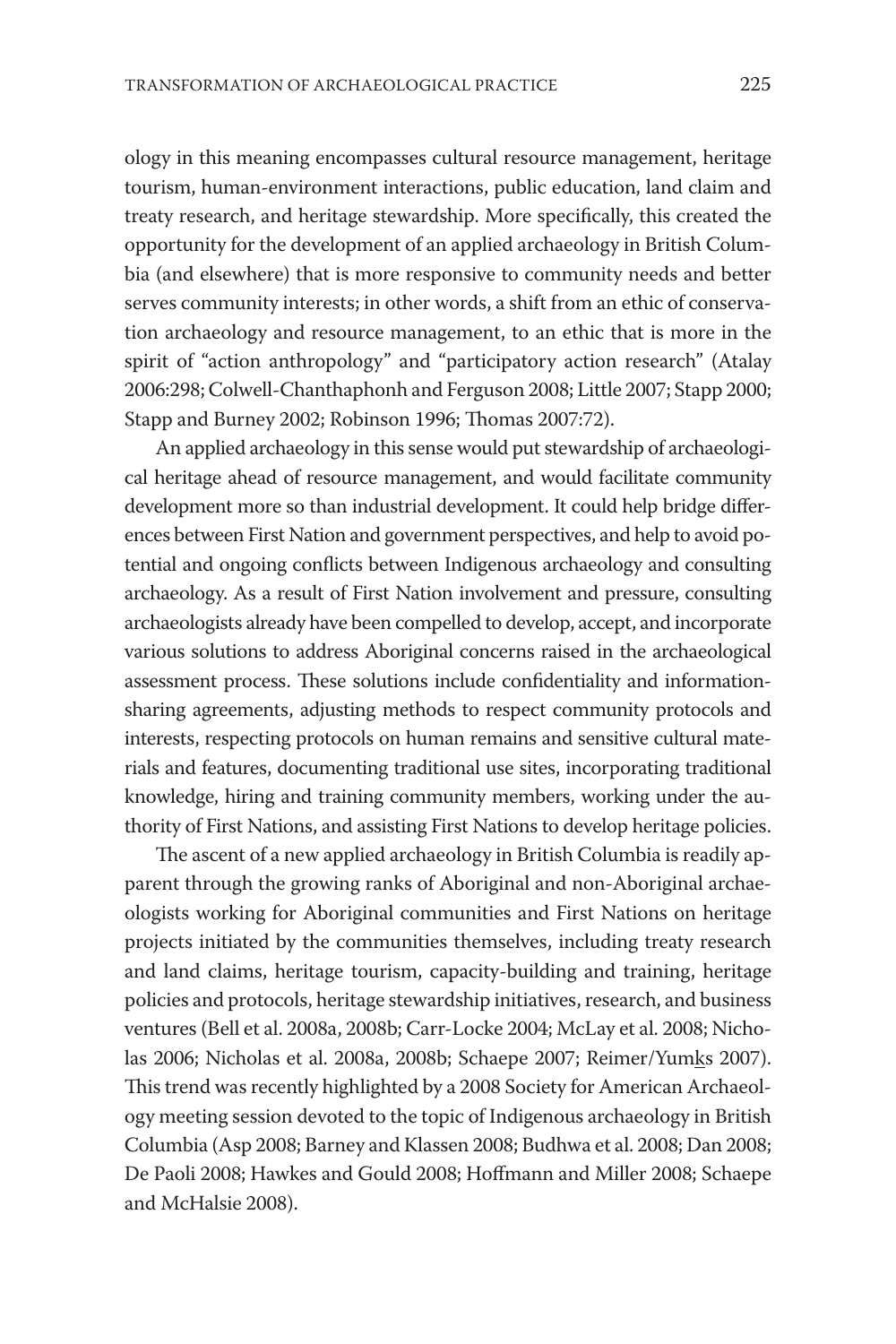First Nation perspectives on heritage and the continuing development of Indigenous archaeology will continue to apply pressure for change in heritage stewardship, and ethical, public and legal responses will likely favor First Nations in this regard. If the province and consulting archaeologists wish to remain relevant in the shifting political and archaeological environment, these parties need to address the concerns of First Nations and adapt to the contingencies of the evolving process. The alternative is to be ultimately excluded from the heritage stewardship process, through legal decisions and extra-legal actions. This would be an unfortunate consequence, as archaeology and consulting archaeologists have roles to play, both as a source of methods and also as a forum for bridging theoretical and political differences. While much corporate CRM in the province continues to be conducted with little Aboriginal involvement beyond notification of proposed projects and limited field participation by community members, the intersection of CRM and First Nations from the mid-1990s onwards has spawned a generation of archaeologists more inclined to work collaboratively with Aboriginal communities. Indeed, the exposure of archaeologists to First Nation concerns over cultural heritage stewardship, and the exposure of First Nations to archaeological practices, methods, and theory, clearly benefits both groups.

# **The Future of Heritage Stewardship in British Columbia**

Unresolved issues of Aboriginal title over lands and resources, and the ensuing entanglement of CRM in ongoing legal and political challenges, makes British Columbia one of the more dynamic contexts where the tensions between Indigenous, archaeological, and regulatory perspectives are being played out. Over the last fifteen years, First Nations have won many battles over cultural heritage in the forestry sector. However, the next battles are looming, especially in the context of broader resource extraction and residential developments. The link between CRM and First Nations will be further challenged by the transition from a forestry dominant paradigm to one driven by other resource development interests (such as mining and oil and gas). Indeed, the recent dramatic upturn in mining activity in the province is fast making it the next flashpoint for First Nations, archaeologists, industry, and government (Asp 2008). Although several recent land use agreements between the province and First Nations are encouraging, a consistent province-wide approach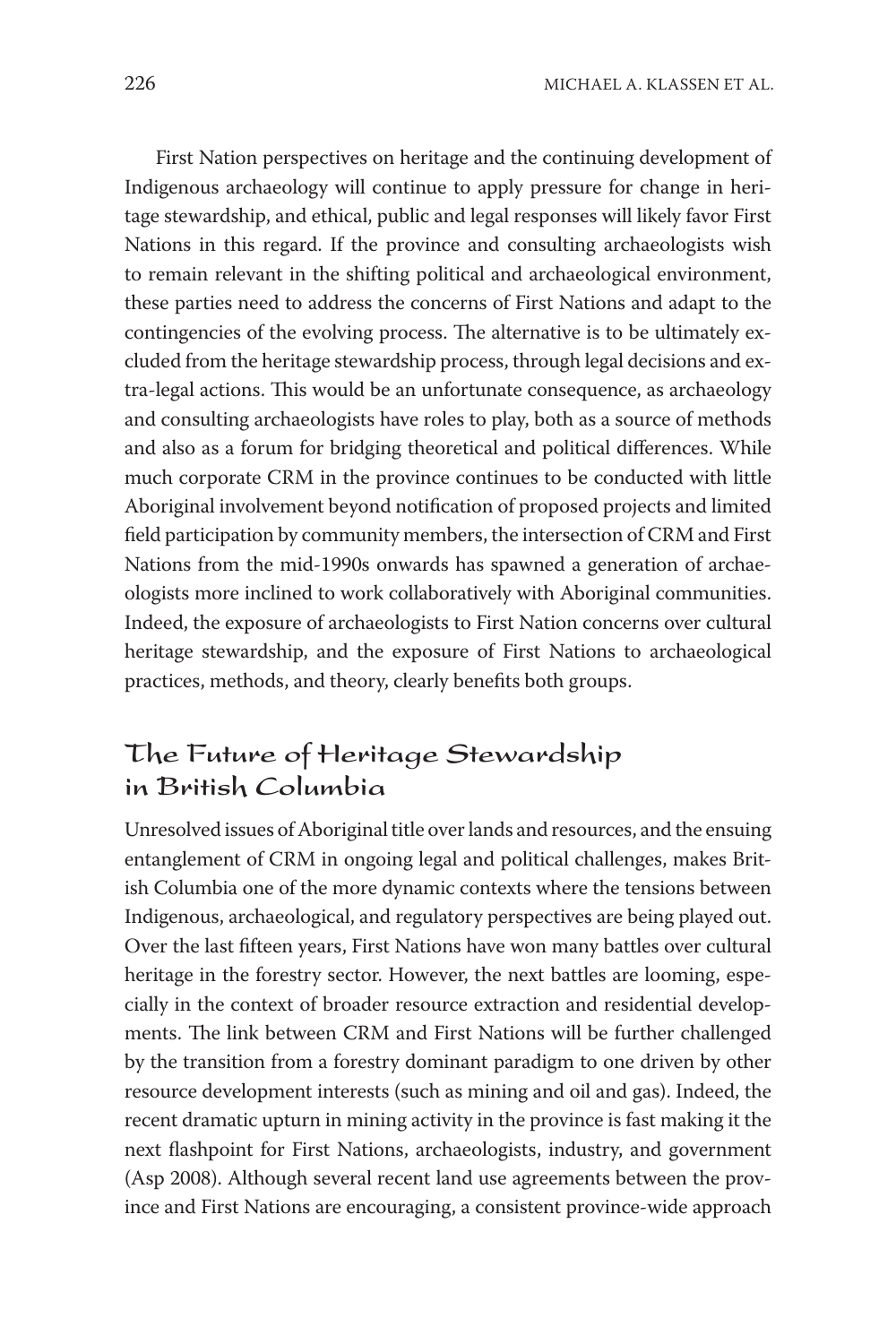to dealing with cultural heritage in a resource management setting remains elusive. As such, it is clear that the archaeological assessment process, as mandated through the HCA, is not working effectively for First Nations or consulting archaeologists.

Shortcomings of the HCA have resulted in cultural heritage as a whole being covered by a range of legislation, guidelines, and processes, all with differing levels of protection and management. Some parallel provincial processes provide for greater levels of consultation on non-archaeological cultural heritage, but with the potential that archaeological heritage will not be taken into full account. On a more fundamental level, the lack of mandated consultation in the archaeological assessment process, a position supported by the courts, means that First Nations have little recourse for legal influence or control over archaeology. Unlike the case of other "resource" sectors, existing legislation and court decisions do not support a provincial fiduciary duty to consult with First Nations concerning archaeology.

Without legal recognition that the practice of archaeology has the potential for infringing on Aboriginal title and rights, the prospect for First Nation legal control or even co-management over the archaeological process may seem limited. However, the eventual shift to greater First Nation control remains likely, whether instigated through emerging Indigenous archaeology, ongoing legal challenges to the system, the resolution of land claims and treaties, or transforming public opinion and ethical standards. Indeed, the current lack of legal recognition for First Nation control over archaeology does not reflect current directions in contemporary anthropological theory and archaeological ethics (Ferris 2003; Smith 2004, 2006; Wylie 2005) or on-theground developments in British Columbia; the experience in the province is one of a steadily increasing First Nation engagement with, and influence over, archaeology and heritage stewardship.

The prospect of greater First Nation control over heritage stewardship in British Columbia clearly has major implications for archaeologists, the archaeological consulting industry, and for the government management of archaeology. Yet the discipline has much to offer in terms of the effective mediation of land use conflicts and stewardship of heritage, and the marginalization of archaeologists is not inevitable. Over the next years, the future of the discipline in British Columbia will largely be shaped by how archaeologists adjust and respond to the shifting political, legal, and treaty environment and the evolving relationship between First Nations and heritage stewardship.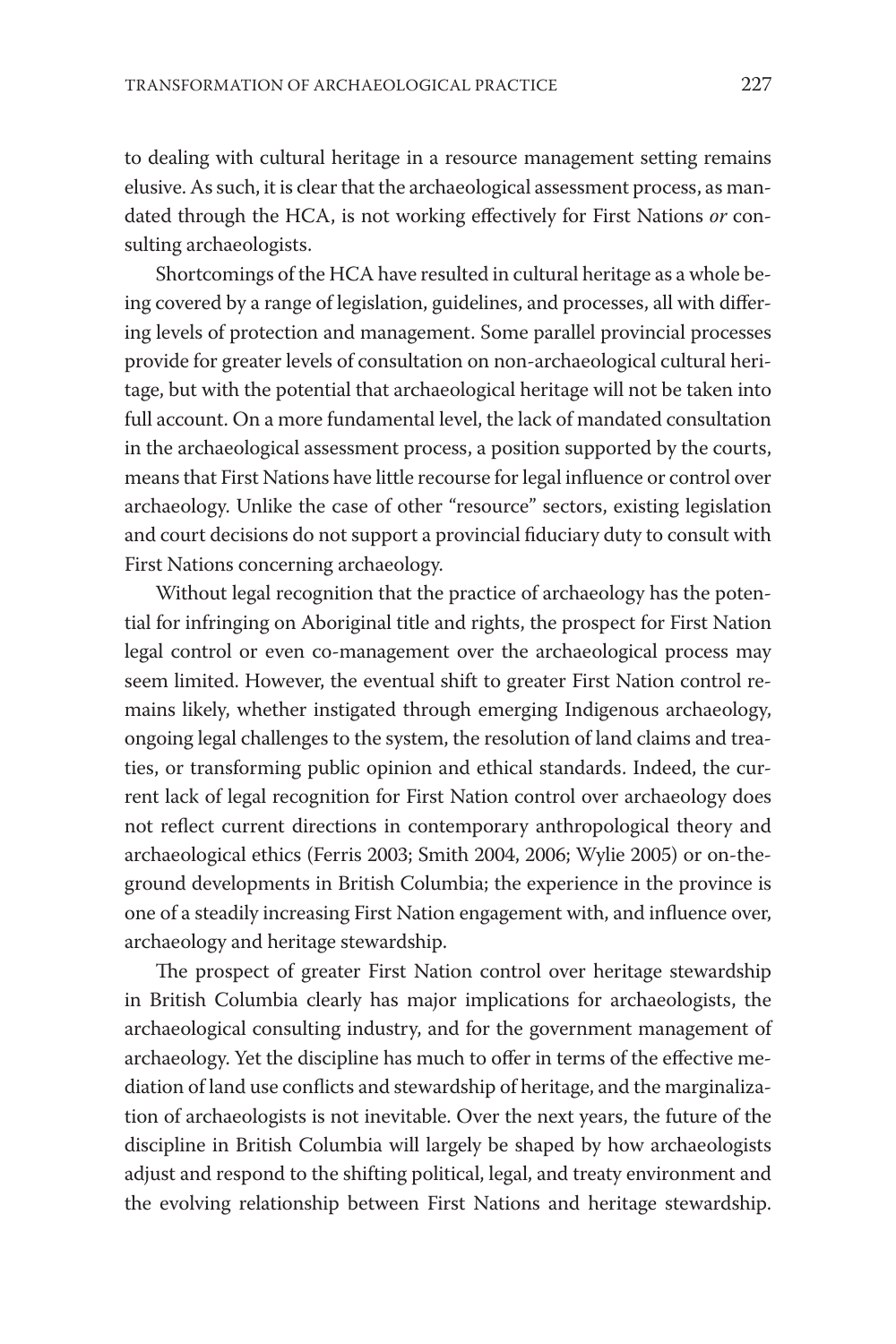Moreover, as more Aboriginal people train as professional archaeologists, the inappropriate distinction between archaeologists ("us") and First Nations ("them") is blurring. Archaeologists in British Columbia need to embrace this potential by looking at new ways of stewardship, engaging in theoretical and ethical debates, and integrating and respecting Aboriginal perspectives, and accepting Aboriginal involvement and control in heritage stewardship. Indeed, the emergence of Indigenous and applied archaeologies in the province are indicative of the future direction of the discipline, and British Columbia has the potential of being at the leading edge of this new archaeology.

## **Acknowledgments**

The authors would like to thank George Nicholas for first suggesting we write this paper, and then seeing it through its various incarnations. We would also like to thank Eldon Yellowhorn and two anonymous reviewers for their helpful comments on previous versions of this paper. Special thanks go to Ariana Fernandez and Derek Congram for their timely and cheerful translation of the abstract.

### **Notes**

- 1. Indian Act (R.S., 1985, c. 1-5), http://laws.justice.gc.ca/en/showtdm/cs/I-5?noCookie (accessed August 28, 2009)
- 2. Heritage Conservation Act [RSBC 1977] c. 165
- 3. Heritage Conservation Act [RSBC 1996] c. 187, http://www.bclaws.ca/ (accessed August 28, 2009)
- 4. Delgamuukw v. British Columbia [1997] 3 S.C.R. 1010, http://scc.lexum. umontreal.ca/en/1997/1997rcs3-1010/1997rcs3-1010.html (access August 28, 2009)
- 5. Kitkatla Band v. British Columbia (Minister of Small Business, Tourism and Culture) [2002] 2 S.C.R. 146, 2002 SCC 31, http://scc.lexum. umontreal.ca/en/2002/2002scc31/2002scc31.html (accessed August 28, 2009); Lax Kw'alaams Indian Band v. British Columbia (Minister of Sustainable Resource Management) 2002 BCSC 1075, http://www.courts. gov.bc.ca/jdb-txt/sc/02/10/2002bcsc1075.htm (accessed August 28, 2009)
- 6. Forest Act [RSBC 1996] c. 157, http://www.bclaws.ca/ (accessed August 28, 2009)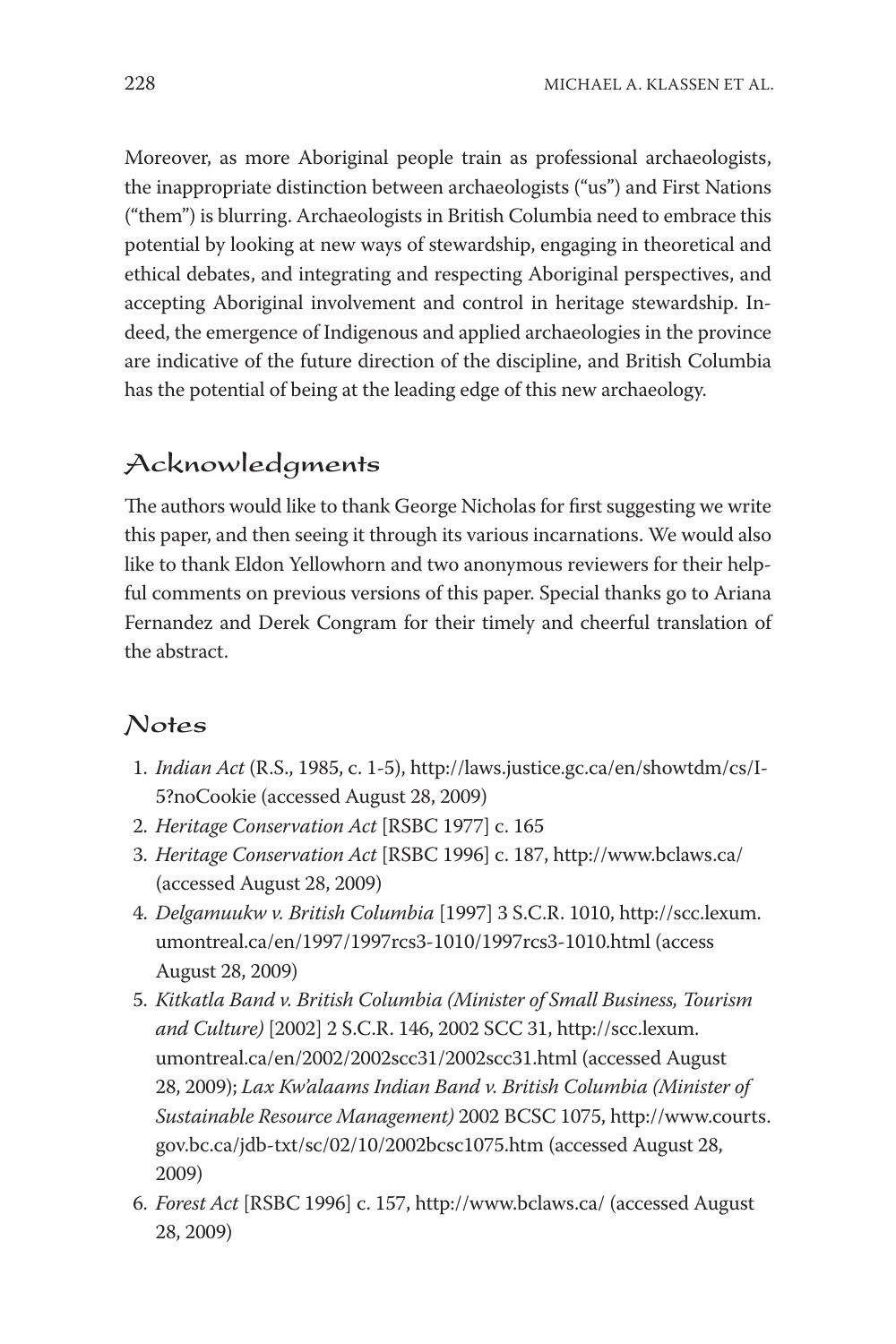- 7. Forest Practices Code of British Columbia Act [RSBC 1996] c. 159; Most of this Act was repealed subsequent to 2002; the content of the Act as passed in 1994 is available at http://www.leg.bc.ca/35th3rd/3rd\_read/ gov40-3.htm, accessed August 28, 2009)
- 8. According to Ministry of Forests guidelines, a TUS is a tool to identify and evaluate TUS sites holding significance to a First Nation, for the purpose of resource management planning. In this program, a TUS site was defined as any geographically defined site used traditionally by one or more groups of people for some type of activity, and which may or may not contain physical or archaeological evidence.
- 9. These courses, developed by the provincial Resource Inventory Committee (subsequently Resource Inventory Standards Committee), were originally designed as a certification program to provide skilled field workers. Although abbreviated courses are still offered, the certification program was never fully implemented and has been largely abandoned.
- 10. These perceptions of archaeologists and government managers are rarely voiced in print. Rather, they are expressed at meetings, in email exchanges, or in private conversations, indicating the political volatility of the issue.

# **References Cited**

#### Angelbeck, Bill

2008 Archaeological Heritage and Traditional Forests within the Logging Economy of British Columbia: An Opportunity for Corporate Social Responsibility. In Earth Matters: Indigenous People, the Extractive Industries, and Corporate Social Responsibility, edited by C. O'Faircheallaigh and S. H. Ali, pp. 123-142. Greenleaf Publishing, Sheffield, UK.

#### Apland, Brian

1993 !e Roles of the Provincial Government in British Columbia Archaeology. BC Studies 99:7-24.

#### Archaeology Branch

- 1996 Protocol Agreement with the Ministry of Forests. Province of British Columbia, Victoria, British Columbia. Electronic document, http://www. tsa.gov.bc.ca/archaeology/legislation\_agreements\_policies\_guidelines\_bulletins/protocol\_agreement\_ministry\_of\_forests.htm, accessed August 2, 2008.
- 1996 [rev. 1999] Heritage Permits. Province of British Columbia, Victoria, British Columbia. Electronic document, http://www.tsa.gov.bc.ca/archaeology/ policies/heritage\_permits.htm, accessed August 2, 2008.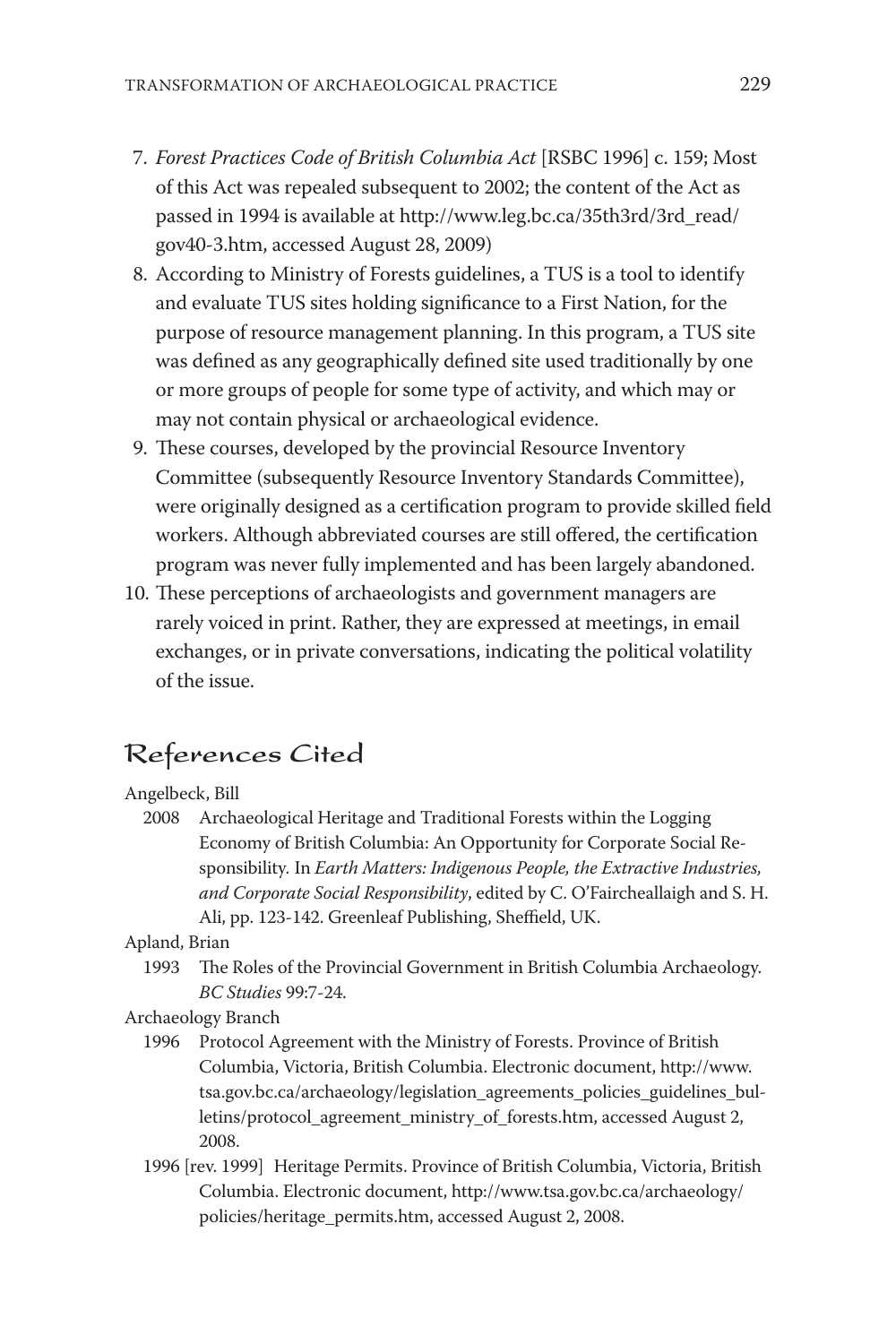- 2004 Protocol Agreement between Ministry of Sustainable Resource Management and the Oil and Gas Commission. Province of British Columbia, Victoria, British Columbia. Electronic document, http://www.tsa.gov.bc.ca/ archaeology/docs/protocol\_agreement\_oilandgas.pdf, accessed August 2, 2008.
- 2007 Archaeological Resource Management Handbook for Local Governments. Province of British Columbia, Victoria, British Columbia. Electronic document, http://www.tsa.gov.bc.ca/archaeology/docs/handbook\_for\_local\_governments.pdf, accessed August 2, 2008.

#### Asp, Vera

2008 Tahltan Sovereignty and Archaeology. Paper presented at the Society for American Archaeology 73rd Annual Meeting, Vancouver, British Columbia.

Atalay, Sonja

2006 Indigenous Archaeology as Decolonizing Practice. American Indian Quarterly 30(3):280-310.

Bailey, Jeff

1995 An Archaeological Impact Assessment Relating to Ainsworth Lumber Co. Ltd.'s Proposed Timber Harvesting Activities within Cutting Permits 555, 584, and 560 in the Maiden Creek Watershed, near Clinton, B.C. Report on file with the Archaeology Branch, Victoria, British Columbia.

Bale, Christopher

- 1998 UVic Student Urges Respect for Indian Cultural Remains. Wolf Howls November/December:22.
- Barney, Marie, and Michael A. Klassen
	- 2008 From Road Blocks to Boardrooms: The St'át'imc, Archaeology, and Sovereignty. Paper presented at the Society for American Archaeology 73rd Annual Meeting, Vancouver, British Columbia.
- Bell, Catherine
	- 2001 Protecting Indigenous Heritage Resources in Canada: A Comment on Kitkatla v. British Columbia. International Journal of Cultural Property 10(2):246-263.
- Bell, Catherine, H. McCuaig, in consultation with the Ktunaxa/Kinbasket Tribal Council and the Ktunaxa/Kinbasket Traditional Elders Working Group
	- 2008a Protection and Repatriation of Ktunaxa/Kinbasket Cultural Resources: Perspectives of Community Members. In First Nations Cultural Heritage and Law: Case Studies, Voices, and Perspectives, edited by C. Bell and V. Napoleon, pp. 312-364. UBC Press, Vancouver, British Columbia.
- Bell, C., Graham Statt, Michael Solowan, Allyson Jeffs, and Emily Snyder
	- 2008b First Nations Cultural Heritage: A Selected Survey of Issues and Initiatives. In First Nations Cultural Heritage and Law: Case Studies, Voices, and Perspectives, edited by C. Bell and V. Napoleon, pp. 367-414. UBC Press, Vancouver, British Columbia.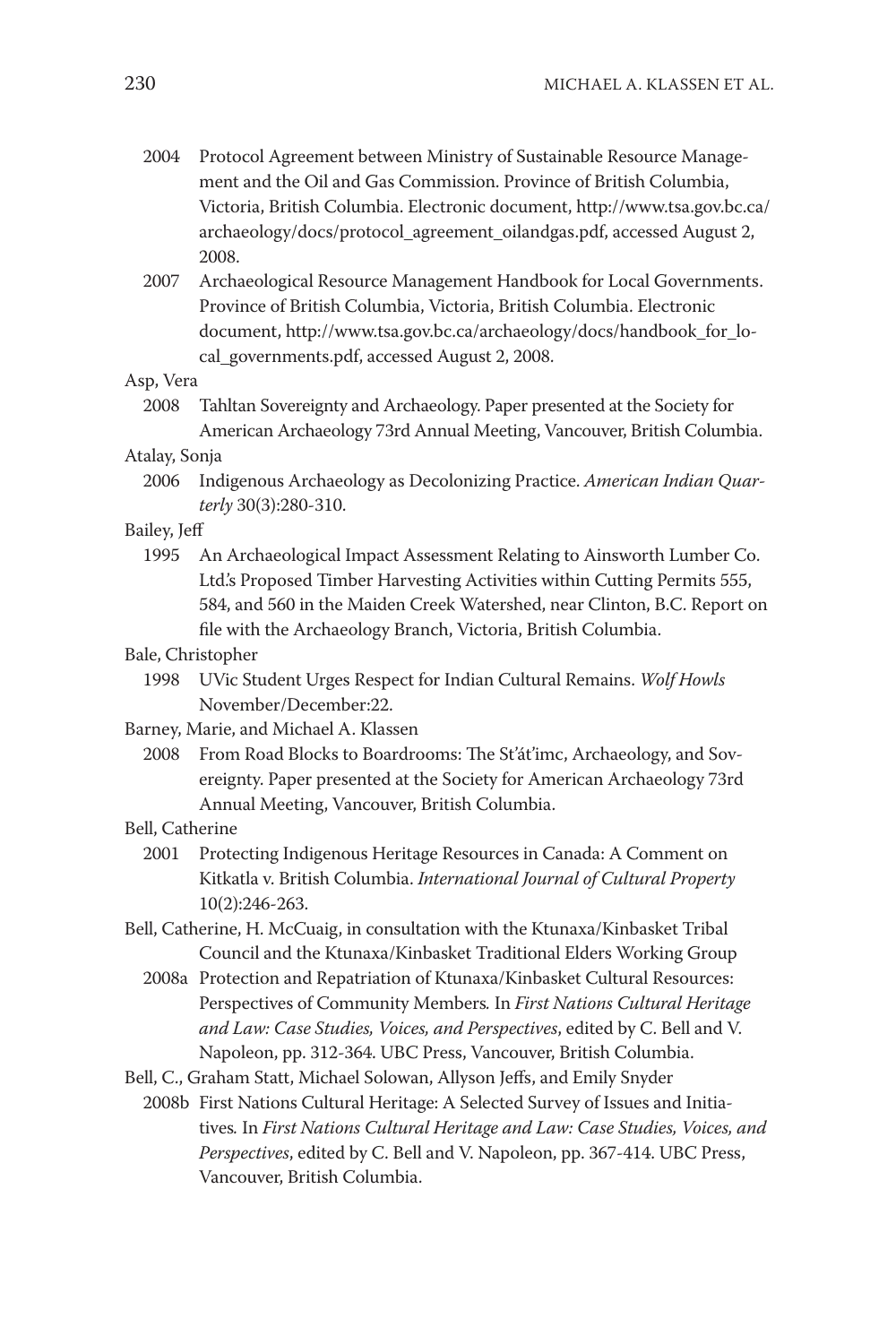#### Bernick, Kathryn

1984 Twin Tracking: An Archaeological Update. The Midden 16(4):11. British Columbia

- 2002 Provincial Policy for Consultation with First Nations. Province of British Columbia, Victoria, British Columbia.
- British Columbia Association of Professional Consulting Archaeologists 1998 Bylaws Passed. B.C.A.P.C.A. News 2(1):1-3.
- B.C. Ministry of Forests and Range
	- 2006 British Columbia's Mountain Pine Beetle Action Plan 2006-2011. Minister's Community Advisory Group on the Mountain Pine Beetle. Province of British Columbia, Victoria, British Columbia. Electronic document, http:// www.for.gov.bc.ca/hfp/mountain\_pine\_beetle/actionplan/2006/Beetle\_Action\_Plan.pdf, accessed January 23, 2009.
	- 2008 A Review of Forest Stewardship Plan Results and Strategies for the Cultural Heritage Resource Value. B.C. Ministry of Forests and Range, Forest Practices Branch, Forest and Range Evaluation Program, Victoria, British Columbia. Electronic document, http://www.for.gov.bc.ca/hfp/frep/site\_files/ reports/FREP\_Report\_18.pdf, accessed January 23, 2009.

B.C. Ministry of Municipal Affairs, Recreation and Culture

- 1990 Towards Heritage Legislation: A Proposal for Public Review. Province of British Columbia, Victoria, British Columbia.
- 1991a Heritage Legislation: A Draft Bill. Province of British Columbia, Victoria, British Columbia.
- 1991b Heritage Legislation: Improving Stewardship for Heritage Resources of Native Origin. Province of British Columbia, Victoria, British Columbia.

#### Bryce, Cheryl

2008 Heritage Conservation Act or Heritage Destruction Act? The Midden 40(1):9-10.

#### Budhwa, Rick

- 2005a An Alternative Model for First Nations Involvement in Resource Management Archaeology. Canadian Journal of Archaeology 29(1):20-45.
- 2005b Cultural Resource Management and EA on Reserve: A Wet'suwet'en Case Study. IAIA Western and Northern Canada 1(2-6).

Budhwa, Rick, Michael A. Klassen, and Rudy Reimer/Yumks

2008 First Nations and Consulting Archaeology in B.C.: Emerging Trends and the Evolution of Practice. Paper presented at the Society for American Archaeology 73rd Annual Meeting, Vancouver, British Columbia.

Burley, David V.

1994 A Never Ending Story: Historical Developments in Canadian Archaeology and the Quest for Federal Heritage Legislation. Canadian Journal of Archaeology 18:77-134.

Canadian Archaeological Association

1997 Statement of Principles for Ethical Conduct Pertaining to Aboriginal Peoples. Canadian Journal of Archaeology 21(1):5-6.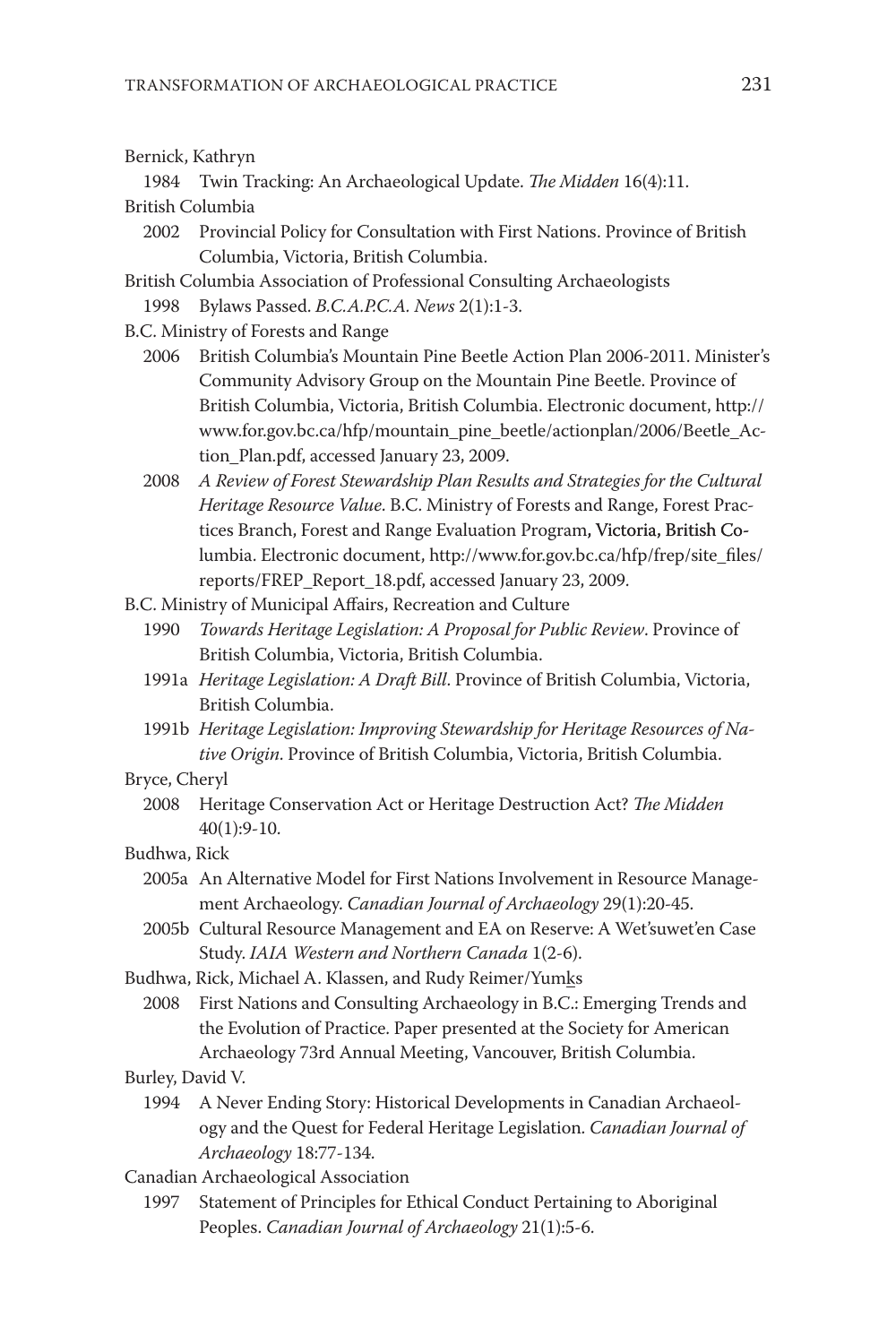#### Carlson, Catherine C.

2005 Letters from the Field: Reflections on the Nineteenth-Century Archaeology of Harlan I. Smith in the Southern Interior of British Columbia, Canada. In Indigenous Archaeologies: Decolonising Theory and Practice, edited by C. Smith and H. M. Wobst, pp. 134-169. One World Archaeology 47. Routledge, London; New York.

#### Carlson, Roy L.

1979 Archaeology: Public and Academic. In The Social Sciences and Public Policy in Canada, edited by A. W. Rasporich, pp. 143-148. The University of Calgary, Calgary, Alberta.

#### Carr-Locke, Sarah

2004 Sharing the Past: Aboriginal People and Community-Based Archaeology in Canada. Unpublished Master's thesis, University of Northern British Columbia, Prince George, British Columbia

#### Colwell-Chanthaphonh, Chip, and T. J. Ferguson

2008 Introduction: The Collaborative Continuum. In Collaboration in Archaeological Practice: Engaging Descendant Communities, edited by C. Colwell-Chanthaphonh and T. J. Ferguson, pp. 1-32. AltaMira Press, Lanham, Maryland.

#### Copp, Stan A.

2006 Similkameen Archaeology (1993-2004). Unpublished Ph.D. dissertation, Simon Fraser University, Burnaby, British Columbia.

#### Dan, Carrie

- 2008 Interpretation of Methods and Ethics in Western Science and Indigenous Archaeology. Paper presented at the Society for American Archaeology 73rd Annual Meeting, Vancouver, British Columbia.
- De Paoli, Maria L.
	- 1999 Beyond Tokenism: Aboriginal Involvement in Archaeological Resource Management in British Columbia. Unpublished Master's thesis, University of British Columbia, Vancouver, British Columbia.

#### De Paoli, Maurice

- 2008 Doing More with Less: Archaeology, Culture and Land Use in the Lower Lillooet River Valley, British Columbia. Paper presented at the Society for American Archaeology 73rd Annual Meeting, Vancouver, British Columbia.
- Ferris, Neal
	- 2003 Between Colonial and Indigenous Archaeologies: Legal and Extra-Legal Ownership of the Archaeological Past in North America. Canadian Journal of Archaeology 27:154-190.

#### Flahr, Laurie

2002 Forests and First Nations Consultation: Analysis of the Legal Framework, Policies, and Practices in British Columbia. M.R.M. research project no. 288. Manuscript on file, School of Resource and Environmental Manage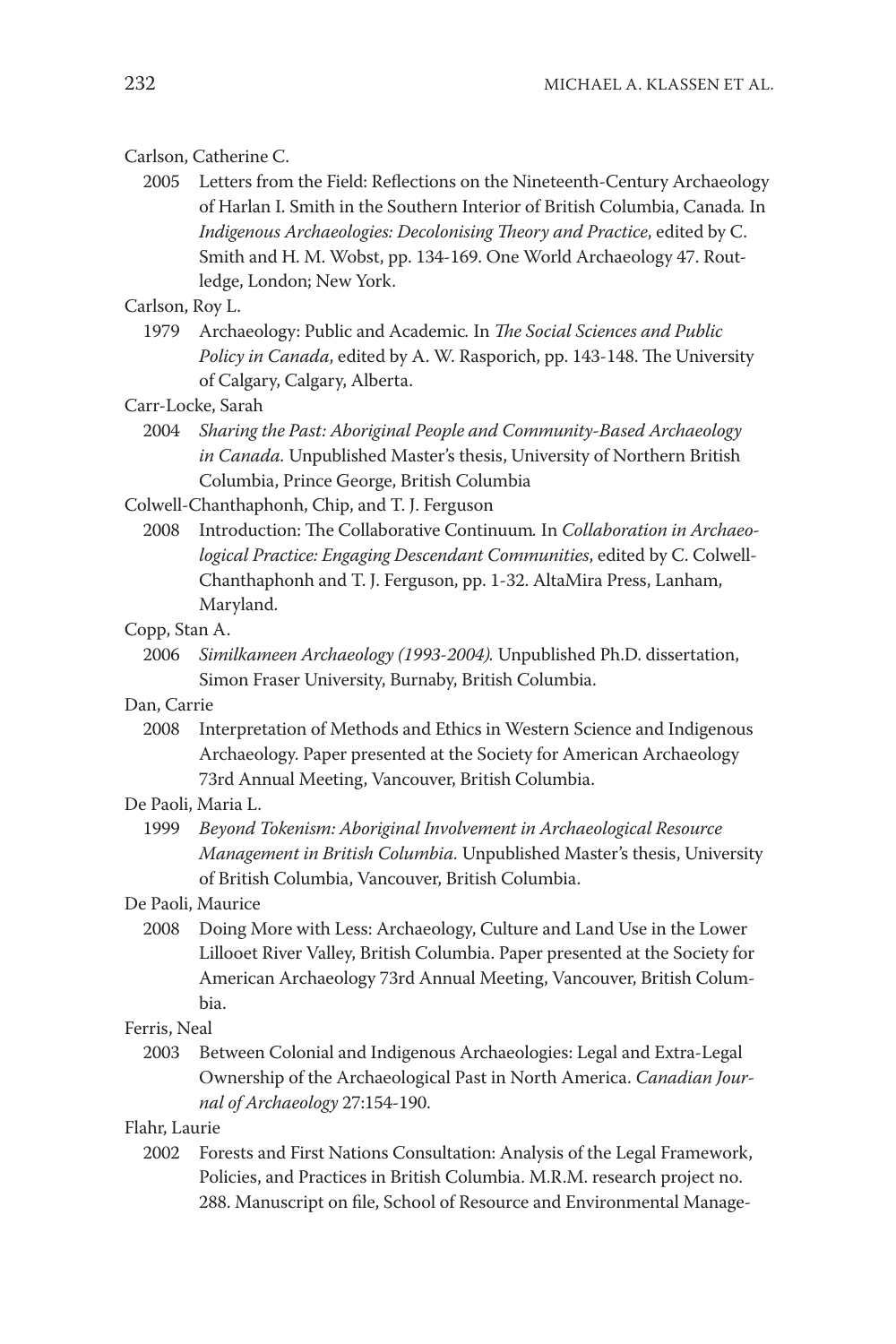ment, Simon Fraser University, Burnaby, British Columbia. Electronic document, http://www.rem.sfu.ca/pdf/flahr.pdf, accessed January 20, 2009.

- Gould, Brenda
	- 2005 Archaeological Sites and Other Non-Timber Forest Resources. Forum 12(2):17.
- Hammond, Joanne and Simon Kaltenreider
	- 2008 Decolonizing Archaeology from the End of the Shovel. Paper presented at the Society for American Archaeology 73rd Annual Meeting, Vancouver, British Columbia.
- Hawkes, Wendy and Brenda Gould
	- 2008 Decolonizing Archaeology: Insisting on Indigeneity. Paper presented at the Society for American Archaeology 73rd Annual Meeting, Vancouver, British Columbia.
- Hoffmann, Tanja M.
	- 2000 Out of Time: First Nations, Archaeology and the Excavation of Human Remains at Qil-Xe'ma: T (Craig Bay). Unpublished Master's thesis, University of Northern British Columbia, Prince George, British Columbia.
- Hoffmann, Tanja M., and Debbie Miller
	- 2008 The Easy Give: Archaeology as Mitigation. Paper presented at the Society for American Archaeology 73rd Annual Meeting, Vancouver, British Columbia.
- Ignace, Marianne B., Jeff Bailey, and Marie Antoine
	- 1995 Maiden Creek Watershed Sustenance Study: Traditional Secwepemc Land Use (a Non-Permit Traditional Use Study). Unpublished manuscript on file with Antiquus Archaeological Consultants Ltd., Maple Ridge, British Columbia.
- Jackson, Gary, and Claire Smith
	- 2005 Living and Learning on Aboriginal Lands: Decolonizing Archaeology in Practice. In Indigenous Archaeologies: Decolonising Theory and Practice, edited by C. Smith and H. M. Wobst, pp. 328-351. One World Archaeology 47. Routledge, London; New York.
- Kines, Lindsay
	- 2006 B.C. Yields to Objections, Opens up Contract to Bids: Archeological Firm Gets \$135,000 Portion, to Inspect Logging Areas for Burial Sites. Times Colonist, September 28, 2006, p. A5. Victoria, British Columbia.
- Kines, Lindsay, and Jeff Rud
	- 2006 BC Hires Archaeologists without Bids. Times Colonist, August 11, 2006, p. A5. Victoria, British Columbia.
- Klassen, Michael A.
	- 2007 Archaeological Resource Management and Forest Stewardship Plans. BC Forest Professional 14(2):26.
	- 2008 First Nations, the Heritage Conservation Act, and the Ethics of Heritage Stewardship. The Midden 4(40):8-17.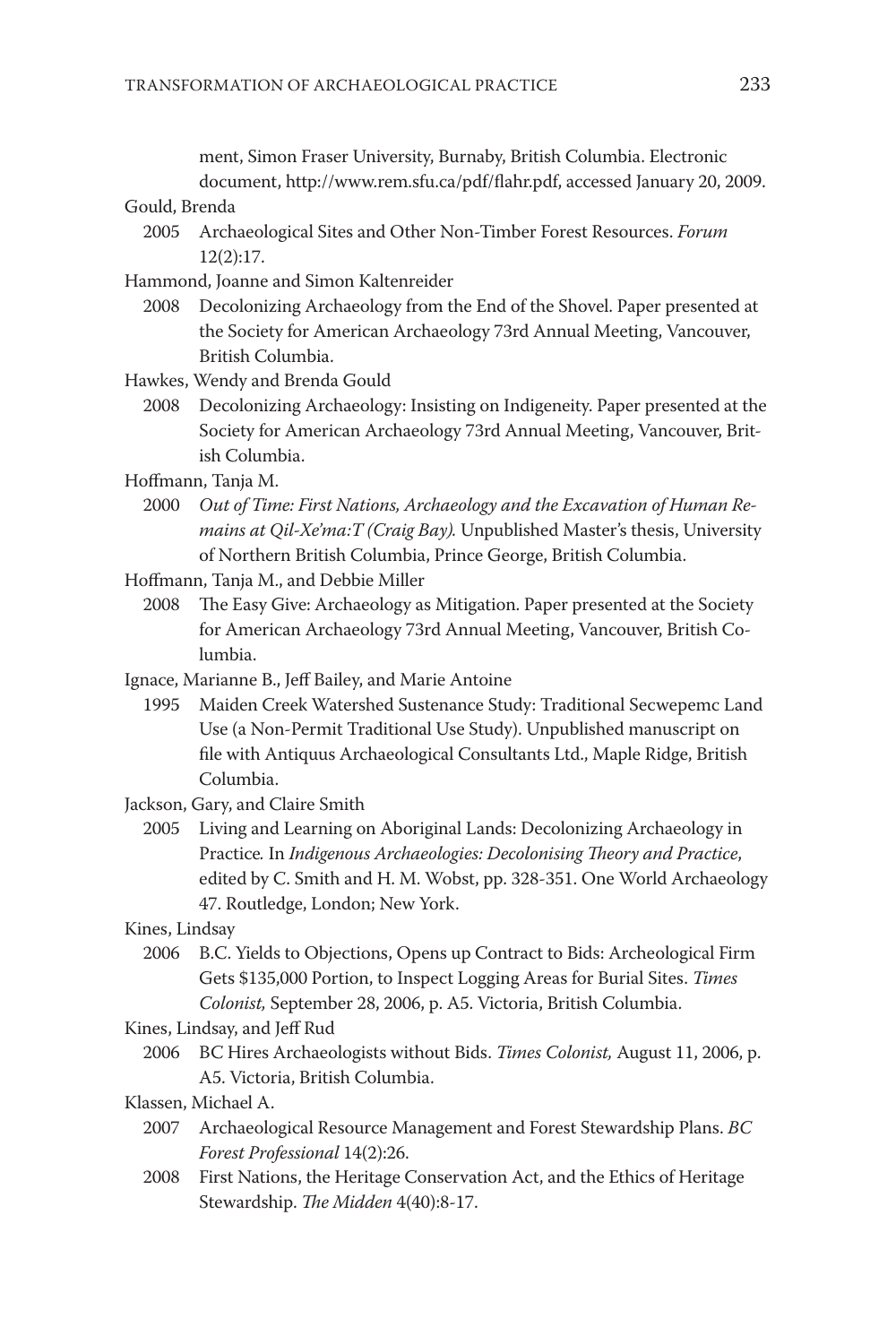Klimko, Olga, Heather Moon, and Doug Glaum

1998 Archaeological Resource Management and Forestry in British Columbia. Canadian Journal of Archaeology 22(1):31-42.

Klimko, Olga, and Milt Wright

- 2000 Old Rocks and Hard Places: Archaeology and Land Claims/Treaty in British Columbia, Canada. In Native Title and the Transformation of Archaeology in a Postcolonial World, edited by I. Lilley, pp. 88-98. University of Sydney, Sydney, New South Wales.
- Lilley, Ian
	- 2000 Professional Attitudes to Indigenous Interests in the Native Title Era: Settler Societies Compared. In Native Title and the Transformation of Archaeology in a Postcolonial World, edited by I. Lilley, pp. 99-119. University of Sydney, Sydney, New South Wales.

Lippert, Dorothy

2007 The Rise of Indigenous Archaeology: How Repatriation Has Transformed Archaeological Ethics and Practice. In Opening Archaeology: Repatriation's Impact on Contemporary Research and Practice, edited by T. W. Killion, pp. 151-160. School for Advanced Research Press, Santa Fe, New Mexico.

#### Little, Barbara J.

2007 Archaeology and Civic Engagement. In Archaeology as a Tool of Civic Engagement, edited by B. J. Little and P. A. Shackel, pp. 1-22. AltaMira Press, Lantham, Maryland.

Mackie, Quentin, and Pete Dady

2008 Messages on Archaeology in BC from Quentin Mackie, Presented by Pete Dady. The Midden 40(2):8-10.

#### Markey, Nola M.

2001 Data "Gathering Dust": An Analysis of Traditional Use Studies Conducted within Aboriginal Communities in British Columbia. Unpublished Master's thesis, Simon Fraser University, Burnaby, British Columbia.

Mason, Andrew R.

- 2006 Cultural Resource Management and Forestry in British Columbia. Manuscript on file, UBC Press, Vancouver British Columbia.
- Mason, Andrew R., and Don Bain
	- 2003 The Evolution of British Columbia's Heritage Environment: An Overview and Discussion of First Nation's Issues. Report on file with the Union of B.C. Indian Chiefs, Vancouver, British Columbia. Electronic document, http://www.ubcic.bc.ca/files/PDF/REP-0429-final\_draft.pdf, accessed December 2, 2008.
- McLay, Eric, Kelly P. Bannister, Lea Joe, Brian Thom, and George P. Nicholas
	- 2008 'A'lhut Tu Tet Sulhween [Respecting the Ancestors]: Understanding Hul'qumi'num Heritage Laws and Concerns for the Protection of Archaeological Heritage. In First Nations Cultural Heritage and Law: Case Studies,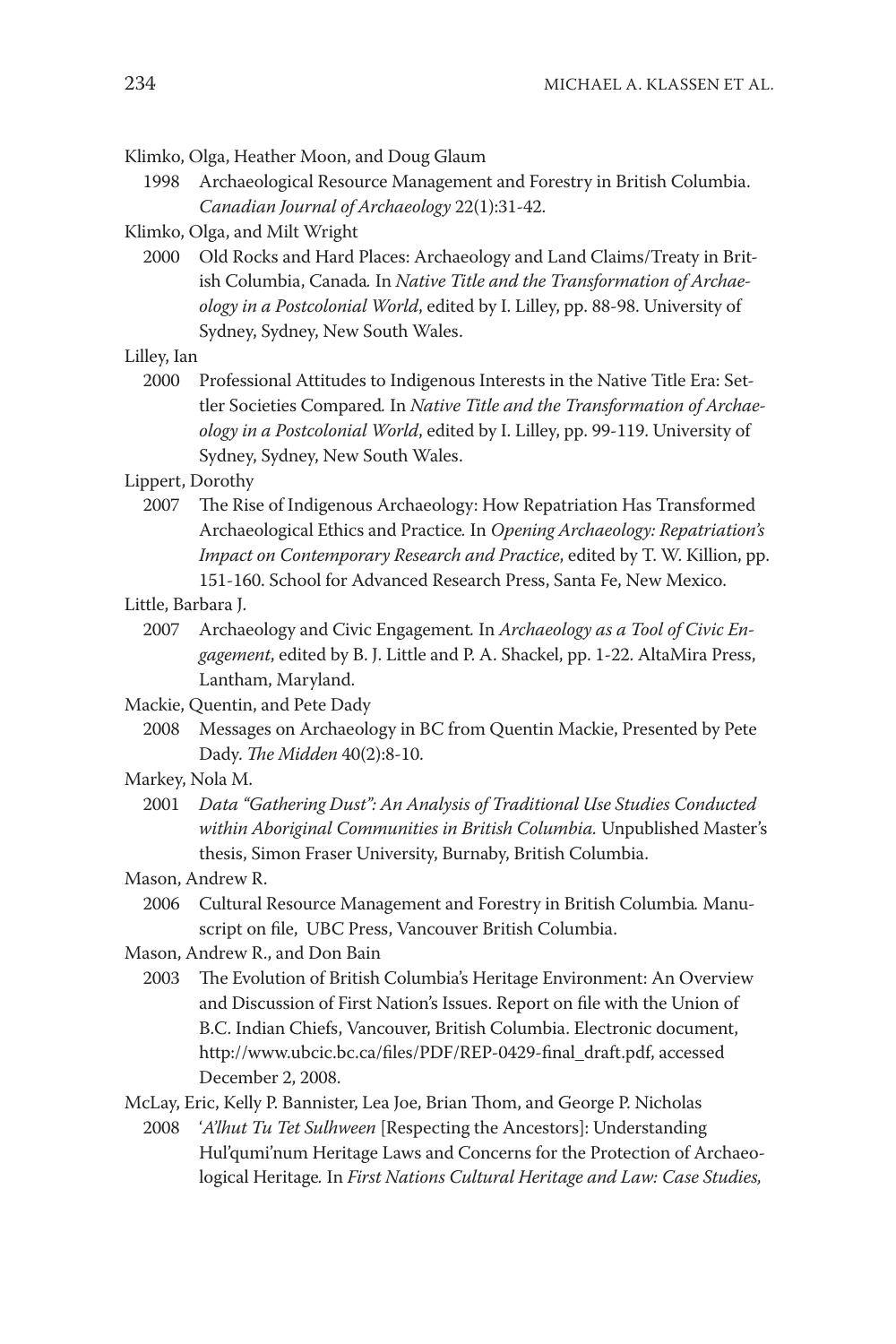Voices, and Perspectives, edited by C. Bell and V. Napoleon, pp. 150-202. UBC Press, Vancouver, British Columbia.

McGuire, Randal H.

- 2008 Archaeology as Political Action. University of California Press, Berkeley, California.
- Mohs, Gordon
	- 1994 Sto:lo Sacred Ground. In Sacred Sites, Sacred Places, edited by D. L. Carmichael, J. Hubert and B. Reeves, pp. 184-208. One World Archaeology 23. Routledge, London; New York.

Neusius, Sarah W.

2009 Changing the Curriculum: Preparing Archaeologists for Careers in Applied Archaeology. SAA Archaeological Record 9(1):18-22.

Nicholas, George P.

- 1997 Education and Empowerment: Archaeology with, for, and by the Shuswap Nation. In At a Crossroads: Archaeology and the First Peoples of Canada, edited by G. P. Nicholas and T. D. Andrews, pp. 85-105. Archaeology Press, Simon Fraser University, Burnaby, British Columbia.
- 2005 The Persistence of Memory; the Politics of Desire: Archaeological Impacts on Aboriginal Peoples and Their Response. In Indigenous Archaeologies: Decolonising Theory and Practice, edited by C. Smith and H. M. Wobst, pp. 81-103. One World Archaeology 47. Routledge, London; New York.
- 2006 Decolonizing the Archaeological Landscape: The Practice and Politics of Archaeology in British Columbia. American Indian Quarterly 30(3):350- 380.
- Nicholas, George P., and Thomas D. Andrews
	- 1997 Indigenous Archaeology in the Post-Modern World. In At a Crossroads: Archaeology and the First Peoples of Canada, edited by G. P. Nicholas and T. D. Andrews, pp. 1-18. Archaeology Press, Simon Fraser University, Burnaby, British Columbia.

Nicholas, George P., and Nola M. Markey

- 2002 Notes from the Kamloops Underground: Some Thoughts On "The Future" Management of Archaeological Resources." The Midden 34(3):7-12.
- Nicholas, George P., John Jules, and Carrie Dan
	- 2008a Moving Beyond Kennewick: Other Native American Perspectives on Bioarchaeological Data and Intellectual Property Rights. In Kennewick Man: Perspectives on the Ancient One, edited by H. Burke, C. Smith, D. Lippert, J. Watkins, and L. Zimmerman, pp. 234-243. Left Coast Press, Walnut Creek, California.

Nicholas, George P., John R. Welch, and Eldon Yellowhorn

2008b Collaborative Encounters. In Collaboration in Archaeological Practice: Engaging Descendant Communities, edited by C. Colwell-Chanthaphonh and T. J. Ferguson, pp. 273-298. AltaMira Press, Lanham, Maryland.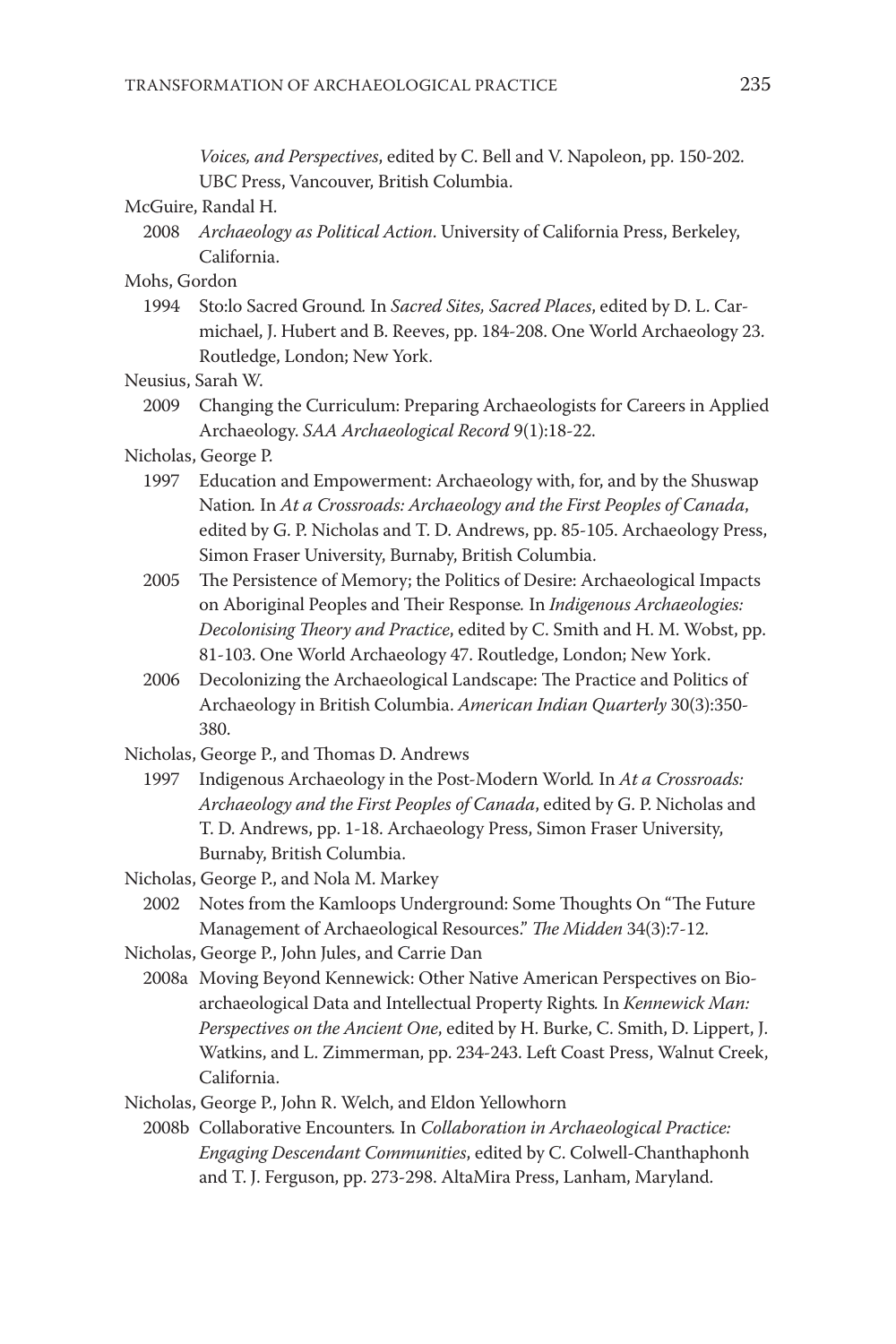#### Parfitt, Ben

2007 True Partners: Charting a New Deal for BC, First Nations and the Forests We Share. Canadian Centre for Policy Alternatives, BC Office, Vancouver, British Columbia. Electronic document, http://www.policyalternatives.ca/ documents/BC\_Office\_Pubs/bc\_2007/bc\_truepartners.pdf, accessed January 20, 2009.

#### Persky, Stan

1998 Commentary. In Delgamuukw: The Supreme Court of Canada Decision on Aboriginal Title, edited by S. Persky, pp. 1-24. Greystone Books and the David Suzuki Foundation, Vancouver, British Columbia.

#### Pryce, Paula

1999 "Keeping the Lakes' Way": Reburial and the Re-Creation of a Moral World among an Invisible People. University of Toronto Press, Toronto, Ontario.

#### Reimer, Rudy

- 2000 Extreme Archaeology: The Results of Investigations at High Elevation Regions in the Northwest. Unpublished Master's thesis, Simon Fraser University, Burnaby, British Columbia.
- Reimer/Yumks, Rudy
	- 2007 Developing Squamish Nation Community Archaeology. Paper presented at the 40th Annual Canadian Archaeological Association, St. John's, Newfoundland.
	- 2009 Archaeology or Long Term History of Squamish Nation Territory. Paper Presented at the Society for Historical Archaeology Conference, Toronto, Ontario, Canada.
- Reimer/Yumks, Rudy, and Dave Hall
	- 2005 The 2002 University of Northern British Columbia and Cariboo Tribal Council Archaeological Field School at Ts'peten (Gustafsen Lake): Final Report. Report on file, Archaeology Branch, Victoria, British Columbia.

#### Robinson, Michael P.

1996 Shampoo Archaeology: Towards a Participatory Action Research Approach in Civil Society. Canadian Journal of Native Studies 16(1):125-138.

#### Ross, Michael L.

- 2005 First Nations Sacred Sites in Canada's Courts. Law and Society Series. UBC Press, Vancouver, British Columbia.
- Schaepe, David M.
	- 2007 Stó:lo Identity and the Cultural Landscape of S'ólh Téméxw. In Be of Good Mind: Essays on the Coast Salish, edited by B. G. Miller, pp. 234-259. UBC Press, Vancouver, British Columbia.

Schaepe, David M., and Albert "Sonny" McHalsie

2008 Insights from the Last Decade of Indigenous Archaeology with the Stó:lo Nation and Tribal Council, S'ólh Téméxw. Paper presented at the Society for American Archaeology 73rd Annual Meeting, Vancouver, British Columbia.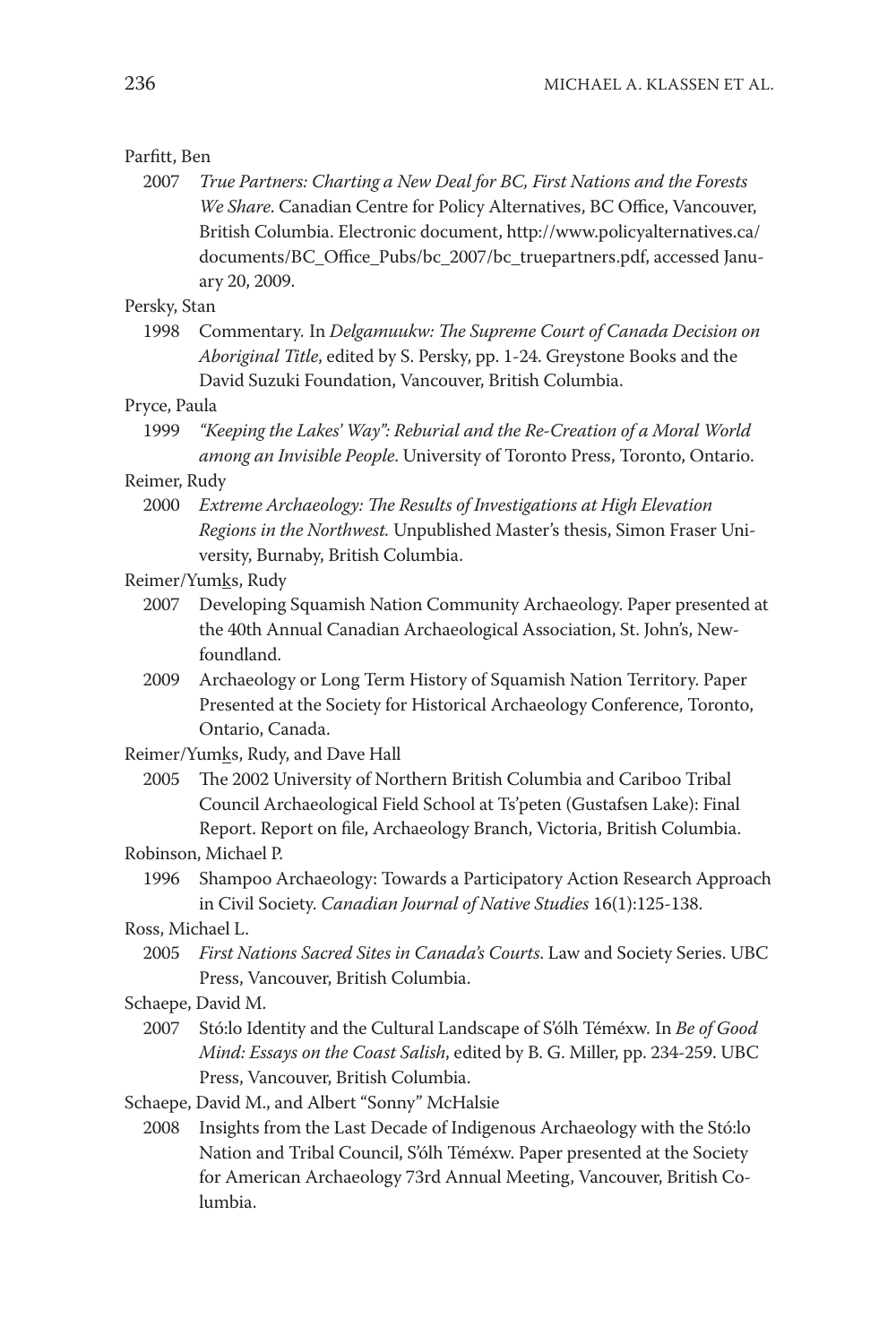#### Smith, Claire, and H. Martin Wobst

2005 Decolonizing Archaeological Theory and Practice. In Indigenous Archaeologies: Decolonising Theory and Practice, edited by C. Smith and H. M. Wobst, pp. 1-16. One World Archaeology 47. Routledge, London; New York.

#### Smith, Laurajane

- 2004 Archaeological Theory and the Politics of Cultural Heritage. Routledge, London; New York.
- 2006 Uses of Heritage. Routledge, New York.

#### Spurling, Brian E.

- 1986 Archaeological Resource Management in Western Canada: A Policy Sciences Approach. Unpublished Ph.D. dissertation, Simon Fraser University, Burnaby, British Columbia.
- 1988 Archaeology and the Policy Sciences. Canadian Journal of Archaeology 12(1):65-85.

#### Stapp, Darby C.

2000 Tribal CRM, Archaeologists, and Action Anthropology. High Plains Applied Anthropologist 20(1):72-77.

Stapp, Darby C., and Michael S. Burney (editors)

2002 Tribal Cultural Resource Management: The Full Circle to Stewardship. AltaMira Press, Walnut Creek, California.

#### Tennant, Paul

1990 Aboriginal Peoples and Politics: The Indian Land Question in British Columbia, 1849-1989. University of British Columbia Press, Vancouver, British Columbia.

#### Thomas, David H.

2007 American Archaeology in the Twenty-First Century: Back to the Future? In Opening Archaeology: Repatriation's Impact on Contemporary Research and Practice, edited by T. W. Killion, pp. 57-76. School for Advanced Research Press, Santa Fe, New Mexico.

United Nations General Assembly

2007 United Nations Declaration on the Rights of Indigenous Peoples. Adopted by General Assembly Resolution 61/295 on 13 September 2007.

#### Watkins, Joe

- 2000 Indigenous Archaeology: American Indian Values and Scientific Practice. AltaMira Press, Walnut Creek, California.
- 2005 Through Wary Eyes: Indigenous Perspectives on Archaeology. Annual Review of Anthropology 34:425-449.
- Watkins, Joe, and John Beaver
	- 2008 What Do We Mean by "Heritage"? Whose Heritage Do We Manage, and What Rights Have We to Do So? Heritage Management 1(1):9-36.
- Welch, John R., David V. Burley, Michael A. Klassen, and George P. Nicholas
	- 2007 CRM, SFU, & You: Options for Professional Preparation from Simon Fraser University. The Midden 39(4):16-19.